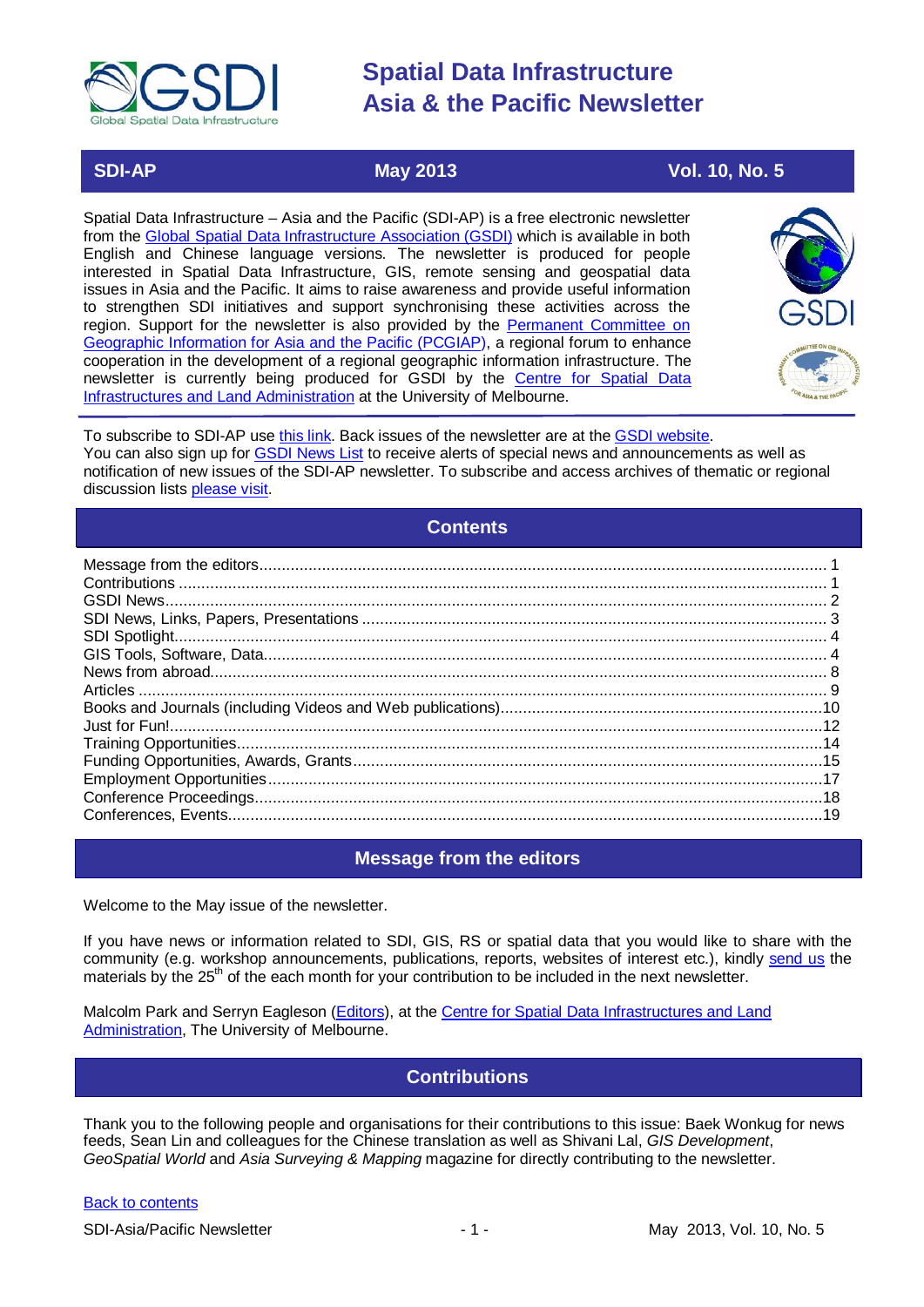

# **GSDI News**

### <span id="page-1-0"></span>**[GSDI and IGS Global News, Issue 3 Volume 3 for 2013](http://www.gsdi.org/newsletters#GSDI)**

#### **GSDI 14 Conference Preparations**

Preparations continue for the joint [GSDI 14 World Conference and AfricaGIS 2013 Conference](http://www.gsdi.org/gsdi14) scheduled to be held in Addis Ababa, Ethiopia, at the UNECA Conference Center, 4-8 2013 in partnership with GSDI Association, EIS-Africa, the International Geospatial Society, EiABC - Addis Ababa University and the United Nations Economic Commission for Africa (UNECA).

AfricaGIS is the largest regularly occurring GIS conference in Africa with participants from the whole continent. The GSDI World Conference moves to sites across the globe to offer geospatial specialists from all parts of the world opportunities to better exchange ideas and learn from peers in building spatial data infrastructure. [For](http://www.gsdi.org/gsdiConferences)  [past conferences.](http://www.gsdi.org/gsdiConferences)

The selected theme of the conference is "Spatial Enablement in Support of Economic Development and Poverty Reduction" The pressing needs of African nations, their citizens, and the needs of economically disadvantaged nations generally are a particular emphasis of the conference and include such concerns as:

- sustainable development,
- economic development,
- business intelligence and business geographics,
- disaster prevention, warning, management, response, and recovery,
- alleviation of poverty and crime,
- lessening the digital divide including access to information technologies,
- ensuring food security,
- support of transportation, health and communication systems, and
- facilitating land ownership.

Substantial reduction in registration fees will be available for local participants, members of EIS-Africa and members of the International Geospatial Society who are from low income per capita nations. Substantial reductions in Exhibit and Sponsorship fees will be available for companies and agencies that are members of the GSDI Association.

Consult the [web site](http://gsdi.org/gsdi14) as the Call for Papers and details about the program, facilities and sponsorship opportunities become available.

We are now only two weeks away from the deadline for abstracts (for presentations) and full papers for peer reviewed publication – 15 May 2013!

This combined and fully integrated conference offers numerous opportunities for oral presentations and refereed and non-refereed publication outlets. We invite presentations covering the full range of practice, development and research experiences that advance the practice and theory of spatially enabling citizens, government, and industry. The conference theme is Spatial Enablement in Support of Economic Development and Poverty Reduction.

#### **This call for papers supports two primary forms of publication:**

(1) a Conference Proceedings, with Abstracts for all accepted submissions, and refereed and non-refereed Full Papers for some of the submissions, and

(2) a pre-conference published book containing fully refereed articles. The tentative title is "Spatial Enablement in Support of Economic Development and Poverty Reduction: Research, Development and Education Perspectives". The book will be published as an open access book in various e-reader formats.

#### **\* IMPORTANT CONFERENCE DATES \***

Deadline for Submission of Abstracts: 15 May 2013

Deadline for Submission of Full Papers for Refereed Publications: 15 May 2013

Deadline for Submission of Full Papers for Non-refereed Publications: 1 Sept 2013

Deadline for Full Conference Registration Payment for All Presenters 15 Sept 2013

Conference Dates: 4-8 Nov 2013

#### **\* IMPORTANT CONFERENCE LINKS \***

Joint Conference [Call for Abstracts and Papers,](http://www.gsdi.org/gsdiconf/gsdi14/papercall.html) [Conference Website:](http://www.gsdi.org/gsdi14) [Other Important Dates.](http://www.gsdi.org/gsdiconf/gsdi14/dates.html)

Past GSDI World Conference [Proceedings.](http://www.gsdi.org/gsdiConferences) Past [open access Books](http://www.gsdi.org/openaccessbooks) affiliated with the conference.

\* JOIN the GSDI Association or International Geospatial Society to enjoy conference fee reductions! \* Substantial reduction in registration fees will be available for local participants, members of EIS-Africa and members of the International Geospatial Society who are from low income per capita nations. Substantial reductions in Exhibit and Sponsorship fees will be available for companies and agencies that are members of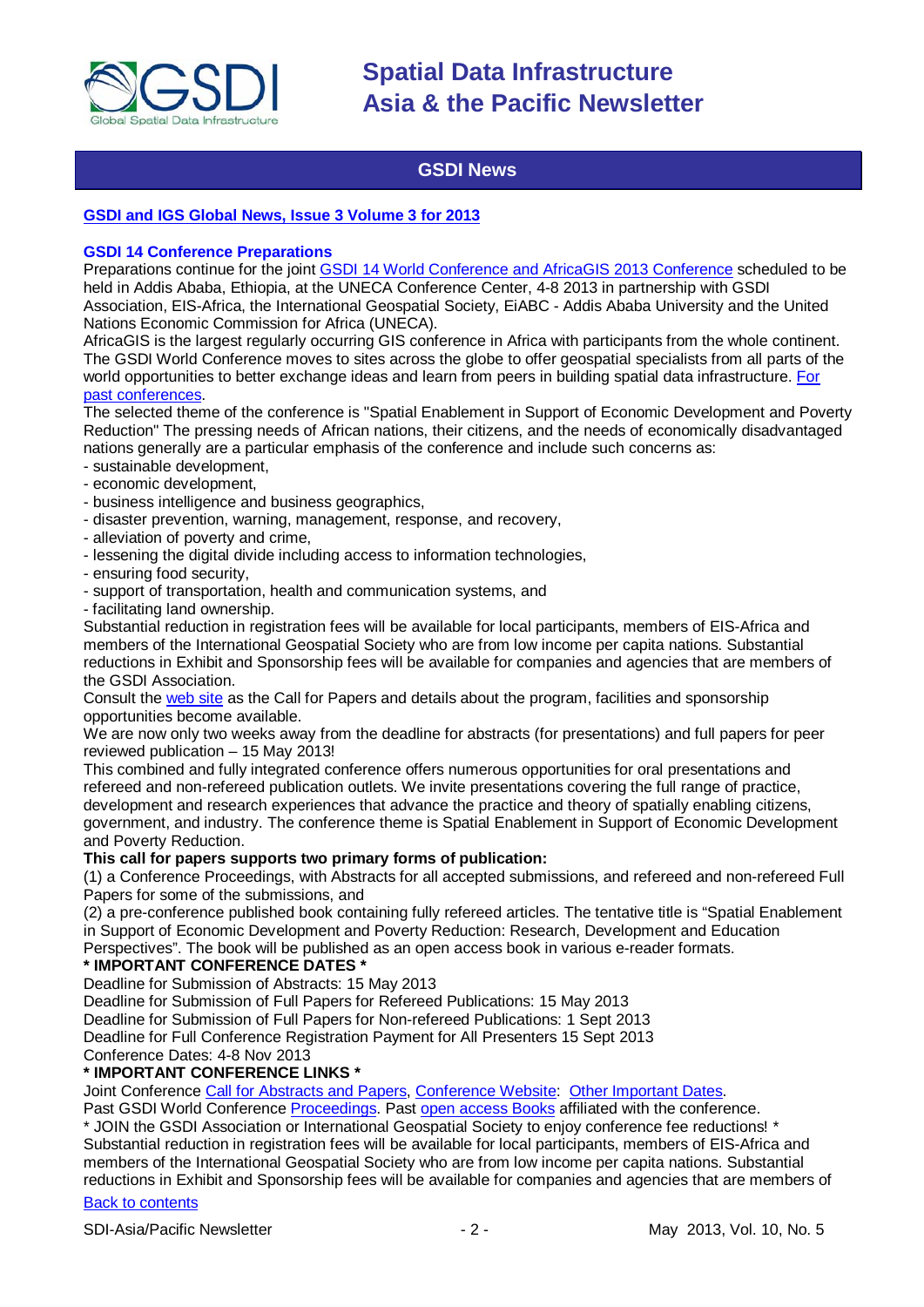

#### the GSDI Association.

Consult the [web site](http://gsdi.org/gsdi14/) for latest information and details about the program, facilities and Sponsorship opportunities. Come prepared to engage, learn and enjoy! More news on the conference in future issues!

#### **International Geospatial Society (IGS) Free Memberships**

At its recent meeting, the GSDI Board of Directors passed a motion that allows individuals in low and very low income nations to join the International Geospatial Society (IGS) by providing specific information of value to the global community in lieu of annual cash dues. To join, simply add your professional profile to the growing interconnected network of geospatial specialists across the globe. Benefits of membership in IGS are listed at [http://www.igeoss.org/benefits.](https://owa.unimelb.edu.au/owa/redir.aspx?C=54c2b4d3973d480282dc7c38384f4204&URL=http%3a%2f%2fwww.igeoss.org%2fbenefits) For further information, contact [Harlan Onsrud,](mailto:onsrud@gsdi.org) Executive Director, GSDI Association.

#### **Outreach & Membership Committee**

Committee vice-Chair, Roger Longhorn has joined the International Hydrographic Organization (IHO) Marine SDI Working Group (MSDIWG) and attended the Marine SDI Open Forum meeting in Copenhagen (remotely!) and the following two-day workshop of the MSDIWG, hosted by the Danish Hydrographic Service. The MSDIWG, which has existed since 2009, is setting its new workplan for 2013-2014 and is interested in developing a stronger relationship with non-marine SDI development initiatives at national, regional and global levels. Longhorn will explore this with the GSDI Board and Executive Committee at the next opportunity. The Outreach & Membership Committee also manages the GSDI Group on LinkedIn, which has added seven new members in the past month, for a total of 229 members today. If you are not already a member of this group, please join today – and tell your friends! Visit [http://www.linkedin.com](https://owa.unimelb.edu.au/owa/redir.aspx?C=rDg2dzQe3UKfwin28aspI4dcf2EJ4c8IKc_jDEPg91nlCdVQBzUX28or6ioXGu07OXWheK19Jyk.&URL=http%3a%2f%2fwww.linkedin.com) to join, then find GSDI in the 'Groups' option, to join the group.

#### **Technical Committee**

Technical Committee Chair, Eric van Praag, Regional Coordinator, GeoSUR Program of the Latin American Development Bank (CAF), along with USGS, has nominated the GeoSUR Topographic Processing Service (TPS), built with ESRI´s AG Server 10.1, for the AAG Stanley Brunn Award for Creativity in Geography. See more news later in this issue.

The Technical Committee is also responsible for updating of the GSDI SDI Cookbook, a wiki maintained at: [http://www.gsdidocs.org/GSDIWiki/index.php/Main\\_Page.](https://owa.unimelb.edu.au/owa/redir.aspx?C=rDg2dzQe3UKfwin28aspI4dcf2EJ4c8IKc_jDEPg91nlCdVQBzUX28or6ioXGu07OXWheK19Jyk.&URL=http%3a%2f%2fwww.gsdidocs.org%2fGSDIWiki%2findex.php%2fMain_Page)

**GSDI Member organisations**, members of the GSDI Association Committees, Council and Board, and IGS members are involved in the many other regional and global initiatives on an on-going basis:

- [Digital Earth](http://www.digitalearth-isde.org/) (International Society for Digital Earth).
- [Eye on Earth.](http://www.eyeonearth.org/)
- [Group on Earth Observations \(GEO\) / Global Earth Observation System of](http://www.earthobservations.org/) Systems (GEOSS).
- [EuroGEOSS](http://www.eurogeoss.eu/default.aspx) GEOSS Project funded by the European Union.
- [INSPIRE](http://www.inspire.jrc.ec.europa.eu/) Infrastructure for Spatial Information in the European Community.
- [International Hydrographic Organisation](http://www.iho.int/) Marine SDI Working Group.
- [UNESCO IOC](http://www.iode.org/) Marine/Coastal Spatial Data Infrastructure development.
- UNSD (Statistics Division) [UN-GGIM \(UN Global Geospatial Information Management\).](http://www.ggim.un.org/)
- [UNGIWG](http://www.ungiwg.org/) (UN GI Working Group).
- [UNESCO IOC](http://www.iode.org/) Marine/Coastal Spatial Data Infrastructure development.
- UNSDI [UN-GGIM](http://www.ggim.un.org/) (UN Global Geospatial Information Management).
- UNSDI [UNGIWG](http://www.ungiwg.org/) (UN GI Working Group).

#### <span id="page-2-0"></span>[Back to contents](#page-0-0)

#### **SDI News, Links, Papers, Presentations**

#### **SDI Cookbook update**

The SDI Cookbook, in its wiki version, now has an updated Chapter 10 to reflect the latest slate of standards and popular version numbers. We seek contributing editors for the other Chapters to also bring them up-to-date. About three months prior to the next GSDI Conference we will seek to affix a date and snapshot the Cookbook into a "SDI Cookbook 2013" PDF version. By saving a PDF and giving it a date of publication, it will clarify the

#### [Back to contents](#page-0-0)

SDI-Asia/Pacific Newsletter  $\sim$  3 - May 2013, Vol. 10, No. 5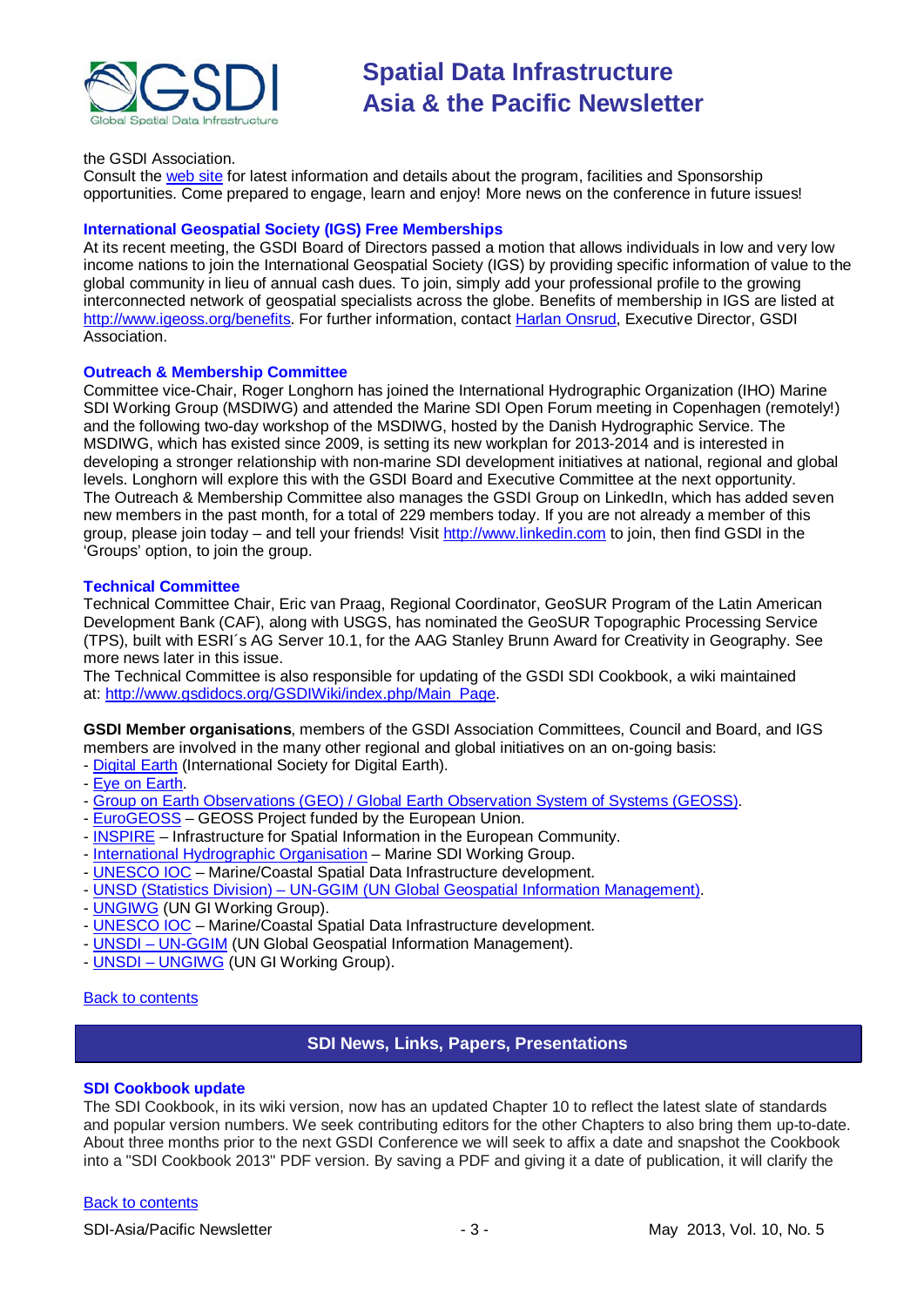

reference and citation of the document and provide a time context. If you are interested in helping update any of the chapters, please contact [Douglas Nebert.](mailto:ddnebert@usgs.gov)

#### <span id="page-3-0"></span>**[Back to contents](#page-0-0)**

### **SDI Spotlight**

In lieu of this month's "Spotlight" feature, editor Serryn Eagleson provides a brief overview of Australia's Disaster Management Platform.

#### **THE AUSTRALIA DISASTER MANAGEMENT PLATFORM (ADMP) - 2013**

Spatial Data Infrastructures are key to the process of gathering data and providing information for effective risk management, early damage assessment and dispatching resources in an emergency situation. Recognising the need for timely data and models which interact to predict disastrous events. On the 14th of March the University



of Melbourne, IBM and NICTA announced that they are collaborating on developing completely new IT technologies that represents a step change in the world's ability to manage disasters, save lives and protect communities. This innovative, integrated, open standards based whole-systems disaster-management platform is a major undertaking which partners will design and implement in stages over the next few years. The platform known as the Australian Disaster Management Platform (ADMP) will enable all those involved in the planning for, responses to and the recovery from multi-hazard disasters including communities to make swift, effective decisions, based on comprehensive, accurate, real-time information.

The platform will be developed using the core principles of a Spatial Data Infrastructure which will provide access and sharing of vast amounts of data. Further information relating to this initiative are available from the [project website.](http://www.admp.org.au/)

The editors remind our subscribers and readers that we welcome contributions for the *Spotlight* feature.

#### <span id="page-3-1"></span>[Back to contents](#page-0-0)



## **GIS Tools, Software, Data**

#### **[A Satellite Map Capable of Erasing All the World's Clouds](http://www.theatlanticcities.com/technology/2013/04/satellite-map-capable-erasing-all-worlds-clouds/5176/)**

**Illustration:** The city of Guayaquil, with more than 2 million people, sits on the estuary of the Guayas River in the northwest of the image. On the left the city is hidden by cloud cover. The world is a surprisingly cloudy place when you step back and view it from space, sharing the vantage point of satellites. But while pictures like the one on the far left have a beauty in their own right, they're particularly problematic for map-makers more interested in the

obscured details of the earth's surface than its atmosphere. Methods for "erasing the atmosphere" have been imperfect. Sometimes satellite maps will awkwardly stitch together side-by-side images taken months apart in different seasons (Google Earth is [full of such seams\)](http://abstractseasonchanges.tumblr.com/). Loyd and MapBox, though, appear to have finally come up with an [imperceptible method of removing clouds.](http://mapbox.com/blog/improving-mapbox-satellite-by-making-clouds-disappear/) Instead of stitching together views of the world like a patchwork quilt, Loyd and colleagues have mined two years' worth of images from those NASA satellites mentioned above for the single clearest *pixels*. Those satellites capture any given location on the earth twice a day, creating around 730 images of a single place over the course of a year (or more than 1,400 in a two-year time period). Source: The Atlantic "Cities"

#### **[University of Central Asia \(UCA\) builds GIS capacity in region](http://www.ucentralasia.org/news.asp?Nid=506)**

The University of Central Asia (UCA) is working to strengthen the capacity and use of Geo-Information Systems (GIS) in Central Asia. Through a partnership, which was funded by the Scientific Cooperation between Eastern Europe and Switzerland (SCOPES), UCA developed technical and training resources and supported the participation of Central Asian scholars in conferences and advance degree programmes.

#### [Back to contents](#page-0-0)

SDI-Asia/Pacific Newsletter - 4 - May 2013, Vol. 10, No. 5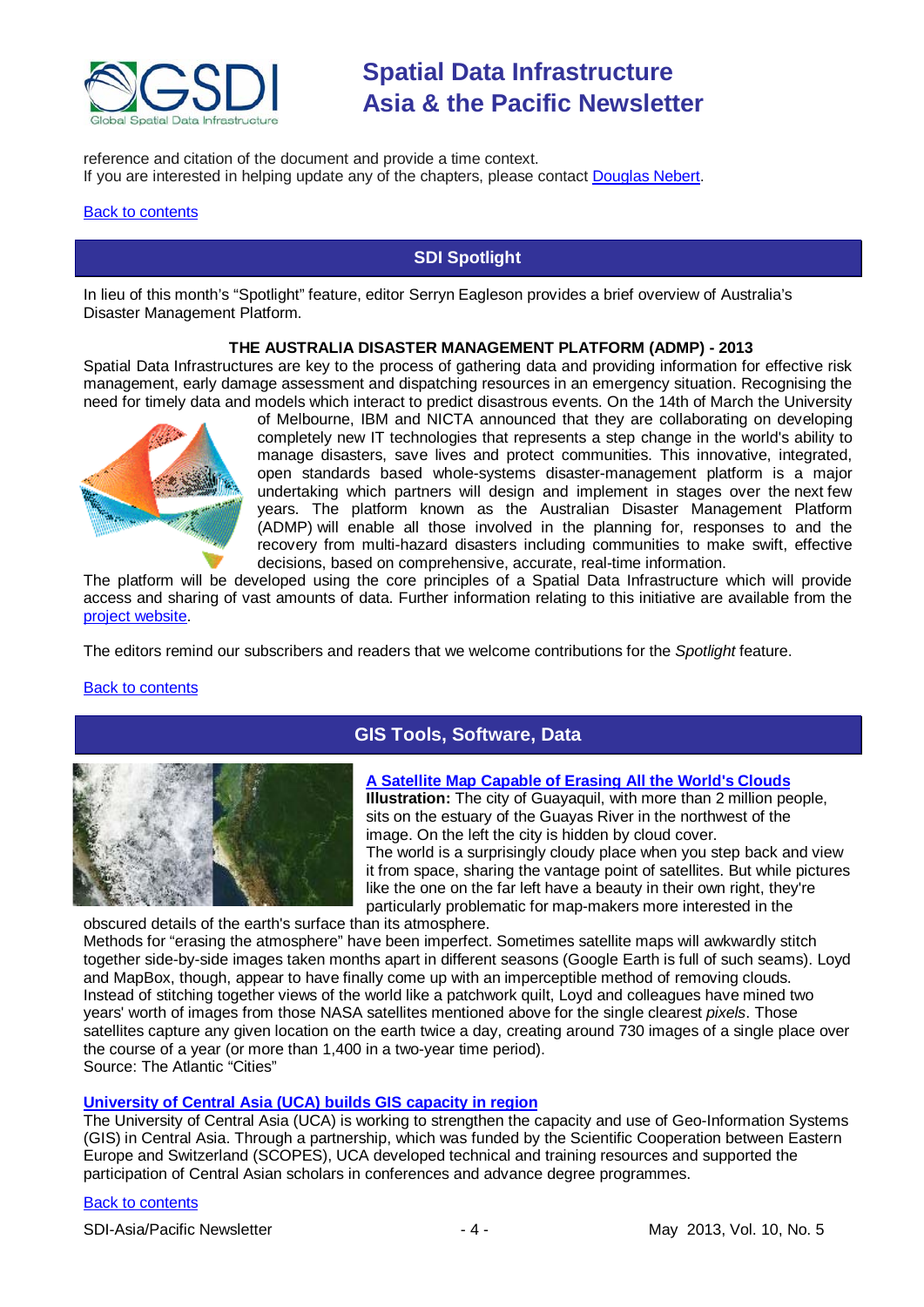

UCA also is currently participating in the Trans-European Mobility Programme for University Studies - Geoinformatics: Managing Energy, Resources, Environment (Tempus-GEM) to develop and implement an international, interdisciplinary postgraduate curriculum in Geoinformatics, with a focus on Central Asia. The project is coordinated by the Centre for Geoinformatics, University of Salzburg and the Austria-Central Asia Centre for Geoinformatics.

In 2013, UCA's Mountain Societies Research Centre (MSRC) will be strengthening its GIS and remote sensing capacity in partnership with international and regional partners. Work has begun on a socio-economic atlas of the Kyrgyz Republic. A sound data base will be developed by collecting available data and assessing information gaps. In the future, MSRC will increasingly link research to spatial information and increase support to other UCA programmes with comprehensive GIS and remote sensing information. [For more information.](http://msrc.ucentralasia.org/)

#### **[A High-resolution Geospatial Surveillance-response System Aims to Eliminate Malaria in the Pacific](http://www.asmmag.com/2012-12-30-14-40-18/feature/4959-a-high-resolution-geospatial-surveillance-response-system-aims-to-eliminate-malaria-in-the-pacific.html)**



A high-resolution surveillance-response system has been developed within a geographic information system (GIS) to support malaria elimination in the Pacific. The application of a GIS-based spatial decision support system (SDSS) to automatically locate and map the distribution of confirmed malaria cases, rapidly classify active transmission foci, and guide targeted responses in elimination zones, is taking place in the Solomon Islands and Vanuatu.

Source: Asian Surveying & Mapping and [Malaria Journal](http://www.malariajournal.com/content/12/1/108/abstract)

#### **[Google Technology to Help Prevent Deforestation](http://www.environmentalleader.com/2013/04/10/google-technology-to-help-prevent-deforestation/)**

Google, in partnership with the University of Maryland and the UN Environment Programme, has developed a tool to help prevent deforestation.

Global Forest Watch 2.0, which will launch later this year, is an interactive, real-time, forest monitoring system. It uses satellite technology, data sharing and human networks around the world to provide information to better managing forests.

Source: Environmental Leader and [Geospatial World Weekly](http://www.geospatialworld.net/News/View.aspx?id=26650_Article&utm_medium=email&utm_source=Act-On+Software&utm_content=email&utm_campaign=Geospatial%20World%20Weekly%20April%2015%2C%20%27013&utm_term=Google%20develops%20real-time%20map%20of%20all%20forests)

#### **[Singapore's Land Transport GIS Hub Informs Operations and the Public](http://www.asmmag.com/2012-12-30-14-40-18/feature/5021-singapore-s-land-transport-gis-hub-informs-operations-and-the-public.html)**

Singapore's Land Transport GIS Hub is both an enterprise tool to coordinate engineering design and improve construction safety, as well as a tool to communicate details to commuters and motorists. With its limited land space and increasing population, Singapore faces many challenges to improve transportation efficiency, making the best use of available lands, and being conscious of quality of life.

Source: Asian Surveying & Mapping

#### **[Mapping Car Crash 'Near Misses' Could Help Prevent Real Collisions](http://www.theatlanticcities.com/commute/2013/04/mapping-near-misses-car-crashes-no-one-ever-sees/5329/)**



Every day in New York City, car crashes *nearly* happen. Cabs barely avoid clipping pedestrians. Cars on poorly signed roads all but careen into each other. A biker, somewhere, veers onto a sidewalk and out of the way of a speeding truck.These almost-events are even more ubiquitous than actual accidents, and in the aggregate they're meaningful signs of an unsafe street. But in the eyes of city officials and police reports, such close calls are more or less invisible."The near-miss and minor crash data just doesn't exist," says Jennifer So Godzeno, the associate director for community research at the New York advocacy group [Transportation](http://www.transalt.org/) 

[Alternatives.](http://www.transalt.org/) "There is no way to capture it because it is, by nature, unofficial."Such data, though, might have real value in helping to head off future more costly crashes."I've heard from so many citizens that 'I see people almost get hit here all the time, and how come we have to wait until somebody gets killed in order to fix it?'" Godzeno says. Actual crash data, though, is the only metric officials have to prioritize where to target infrastructure improvements or stricter traffic enforcement. Source: The Atlantic "Cities"

#### **[Land Mine Mapping Needed to Address Southeast Asia Issue](http://www.asmmag.com/2012-12-30-14-40-18/feature/5052-land-mine-mapping-needed-to-address-southeast-asia-issue.html)**

Southeast Asia is particularly plagued by the land mines and unexploded bombs, destructive remains from war that often kill or maim children or impoverished villagers, despite ongoing efforts to curtail the impact. Of the 10 members of ASEAN, unexploded ordnance remain a

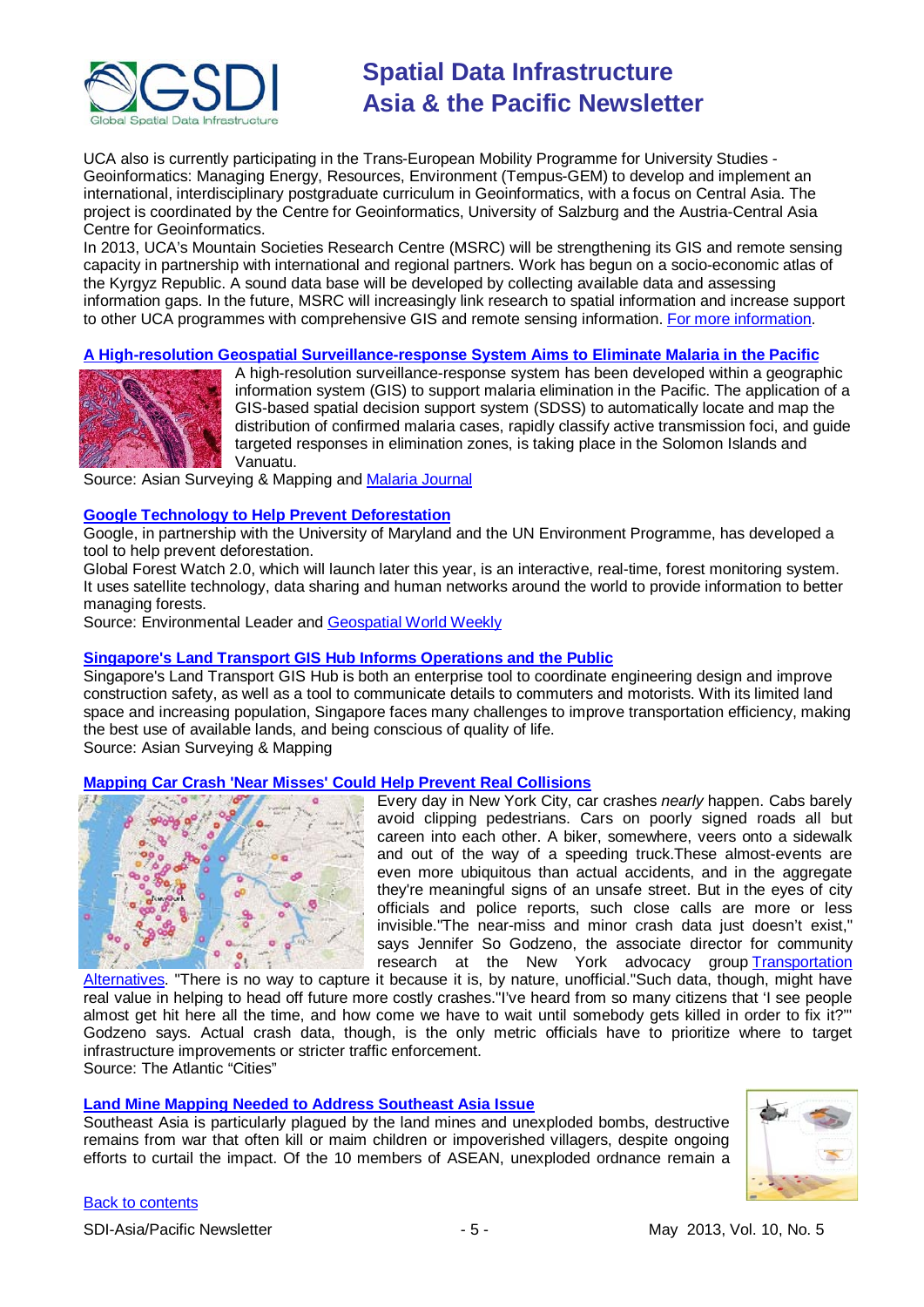

major issue for Burma, Thailand, Cambodia, Laos, Vietnam and the Philippines. Now there is call for a regional initiative to deal with this issue.

Unmanned aerial vehicles have been outfitted with radiometry technology that can pick out the tiny electromagnetic reflections emitted by buried objects from as high as 200 feet in the air. This technology can be used in landmine detection and with a GPS scan-to-map system, a detailed map can be created that then can be acted upon to eliminate the mines. This system and method is more effective and less dangerous than the systematic probing of minefields that is the standard practice.

Source: Asian Surveying & Mapping, [The Diplomat,](http://thediplomat.com/asean-beat/2013/04/11/landmines-still-blight-southeast-asia/) and [UN News.](http://www.un.org/apps/news/story.asp?NewsID=44558&Cr=landmine&Cr1=#.UXcRiKKqZSF)

#### **[Australian researchers develop 3D mapping system to protect cultural heritage sites](http://news.xinhuanet.com/english/sci/2013-04/13/c_132305834.htm)**

Australian researchers developed a mobile laser 3D mapping system called Zebedee to preserve some of the country's oldest and most culturally significant heritage sites.

According to a statement from CSIRO, this new joint research initiative between CSIRO and The University of Queensland aims to collect detailed 3D maps of historic sites of Moreton Bay. With the assistance of Queensland Parks and Wildlife Services, the research team has collected data from a number of heritage sites including the 19th century Brisbane River defences at Fort Lytton and Peel Island's leper colony buildings. Source: [English.news.cn](http://www.xinhuanet.com/english/)

#### **[Priority for Remote-Sensing Planes After Disasters](http://www.laboratoryequipment.com/news/2013/04/remote-sensing-planes-are-helpful-after-disasters)**

Remote-sensing planes should get increased rights to use the airspace after serious natural disasters, so they can play a more effective role in rescue and relief efforts, an expert say.

Every second is important after the first 72 hours after a disaster such as an earthquake, and a remote-sensing plane can provide valuable and timely information for the government's decision-making efforts in disaster relief operations, Guo Huadong, director of the Institute of Remote Sensing and Digital Earth of the Chinese Academy of Sciences, says ahead of the fifth anniversary of the 8.0-magnitude earthquake that hit Sichuan province in 2008, causing more than 80,000 dead or missing.

"After disasters, remote-sensing planes have to wait until military planes take off first, as military forces usually have priority in the use of airspace," Guo says.

Source: LaboratoryEquipment.com and [Chinese Academy of Sciences](http://english.cas.cn/Ne/CASE/201304/t20130415_100822.shtml)

#### **[Indonesia to set up satellite-based oceanography centre for sustainable management of marine](http://www.cls.fr/documents/cls/presse/communiques/cp_indeso_en_2013.pdf)  [resources](http://www.cls.fr/documents/cls/presse/communiques/cp_indeso_en_2013.pdf)**

The seas around Indonesia are a part of the Coral Triangle, which encompasses the waters of Indonesia, Malaysia, Papua New Guinea, the Philippines, the Solomon Islands and West Timor. The triangle is a major reservoir of the planet's biodiversity, containing some 30% of all coral reefs and the largest known nurseries of tuna. Since the 1970s, almost 40% of these coral reefs and mangroves have been lost. These changes could lead to an ecological disaster with rapid and dramatic consequences for the local economy.

But how to monitor a maritime region the size of Europe? One solution is by satellite, with the support of CLS (Collecte Localisation Satellites) expertise in acquiring, processing, analysing and interpreting of satellite data, combined with 20 years experience and expertise in space-based oceanography and the modelling of marine ecosystems.

The Indonesian government has chosen CLS and entrusted it with the creation of its national centre for the monitoring and sustainable management of marine resources. This national centre, commissioned at a cost of almost \$30M, will include a research and surveillance centre, a receiving station for the acquisition of highresolution radar satellite imagery, models for forecasting the evolution of tuna populations and a training programme for scientists.

The data processed and stored will be acquired from observation and surveillance satellites covering the entire maritime region around Indonesia.

#### **[India to take collaborative route on National GIS project](http://www.geospatialworld.net/News/View.aspx?id=26708_Article)**

The Indian government has decided to take a collaborative approach for its ambitious National GIS project. The Rs 30,000-crore project, which envisages a national data repository, was handed over to the Department of Science and Technology (DST) last year. However, now it has been decided that the DST will implement the project in active collaboration with three other departments: the Department of Space, Ministry of Earth Sciences (MoES) and the Department of Electronics and Information and Technology (DEIT). Survey of India will be the nodal agency from DST, National Remote Sensing Centre (NRSC) from Department of Space and NIC from DEIT

Source: Geospatial World, April 22, 2013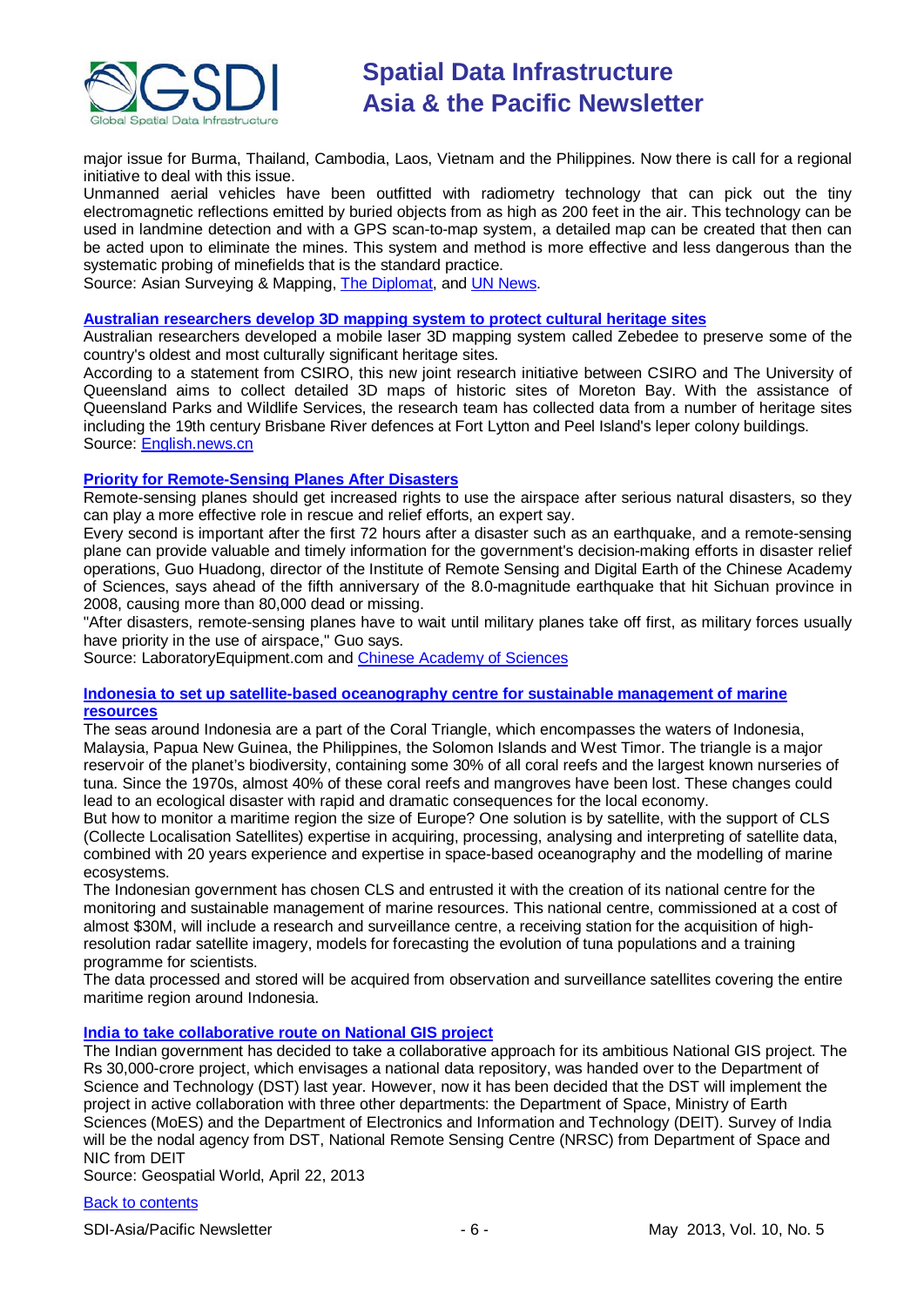

#### **[Fine for national map violations in Vietnam](http://apb.directionsmag.com/entry/fine-for-national-map-violations-in-vietnam-2400/324833)**

According to the draft decree of the Ministry of Natural Resources and Environment, violations related to national maps may be given a pecuniary fine of up to VND50 million (US\$2,400).

That is the largest fee noted in the document and is triggered by "administrative violations in the field of hydrometeorology, meteorology and cartography" including omitting specific islands from maps of the sea territories. The same fine is applied to "incorrect national borders, sovereignty, land and sea territories" on maps. There are warnings and fines for not including source information on maps.

The ministry is asking for feedback on the draft before submitting it to the government for evaluation and perhaps approval.

Source: Directions magazine

**[See also:](http://www.monre.gov.vn/v35/default.aspx?tabid=675&CateID=54&ID=125861&Code=TCLL125861)** Vietnam Ministry of Natural Resources and Environment, the national focal point to exchange information and implement international agreements on natural resources and environment The Government has recently issued Decree 21/2013/ND-CP regulating functions, tasks, responsibility and organizational structure of the Ministry of Natural Resources and Environment (NRE).

#### **[China Quickly Distributed Satellite Imagery of the Ya'an Earthquake](http://www.asmmag.com/2012-12-30-14-17-42/headlines/5115-china-quickly-distributed-satellite-imagery-of-the-ya-an-earthquake.html)**

After the magnitude-8 earthquake hit Wenchuan in Sichuan province in 2008, it took two days for rescuers to get remote sensory images of the affected sites. But on Saturday, when disaster struck Ya'an in the province, images of quake-hit areas were provided the same day.

Source: Asian Surveying & Mapping and [ChinaDaily.com.cn](http://usa.chinadaily.com.cn/epaper/2013-04/24/content_16444498.htm)

### **[38,000 Historical Maps to Explore at New Online Library](http://www.theatlantic.com/technology/archive/2013/04/oh-the-places-youll-go-38-000-historical-maps-to-explore-at-new-online-library/275438/)**

The Digital Public Library of America announces the addition of a vast treasure trove of maps. More than three decades ago, David Rumsey began building a map collection.



By the mid-90s he had thousands and thousands of maps to call his own - and his alone. He wanted to share them with the public. He could have donated them to the Library of Congress, but Rumsey had even bigger ideas: the Internet. "With (some) institutions, the access you can get is not nearly as much as the Internet might provide," [Rumsey told](http://www.wired.com/science/discoveries/news/2002/03/50785) Wired more [than a decade ago.](http://www.wired.com/science/discoveries/news/2002/03/50785) "I realized I could reach a much larger audience with the Internet."

Bit by bit, Rumsey digitized his collection -- [up to 38,000 maps and other](http://www.davidrumsey.com/about)  [items-](http://www.davidrumsey.com/about)- along the way developing software that made it easier for people to

explore the maps and 3D objects such as globes online. Today, the Digital Public Library of America announced that Rumsey's collection would now be available through the DPLA portal, placing the maps into the deeper and broader context of the DPLA's other holdings.

Source: The Atlantic and Digital Public Library of America (DPLA) [press release](http://dp.la/info/2013/04/30/digital-public-library-of-america-announces-partnership-with-david-rumsey-map-collection/)

#### **Spatial identity crisis**

The perception about acceptance of the existence of a nation, has as much a virtual dimension as the physical. The physical aspect is the actual existence, geographical spread, governance executed through military might and the belief of its citizen who will rally around a common flag. On the other hand, the existence of a nation in the virtual dimension is today more about a polygon on a digital earth and its acceptance among the internet user community. So, he who creates the digital earth assumes the licence to draw, modify or even erase the polygon, which can result in a spatial identity crisis. If the fears expressed by [Eric Schmidt](http://www.geospatialworld.net/News/View.aspx?id=26724_Article) about the 'religionist digital earth' are real, then quite a few polygons will change topologies, a few will disappear and new ones will come to existence.

Does the actual existence of a 'Nation' depend on cartographic manipulations? The steep fine that [Vietnam](http://www.geospatialworld.net/News/View.aspx?id=26711_Article) is imposing for possession or publication of maps with erroneous boundaries of its territorial claim makes us believe so. The expected deletion of Israel from Iran's ['Basir',](http://www.geospatialworld.net/News/View.aspx?id=26645_Article) may at the most cause jingoistic outcry, but as history is witness, a cartographer with a bayonet has always won over the one with a stylus. Source: [Geospatial World editorial](http://www.geospatialworld.net/newsletter/apr2913.htm?utm_medium=email&utm_source=Act-On+Software&utm_content=email&utm_campaign=Geospatial%20World%20Weekly%20April%20%27%27%2C%20%27013&utm_term=Click%20Here)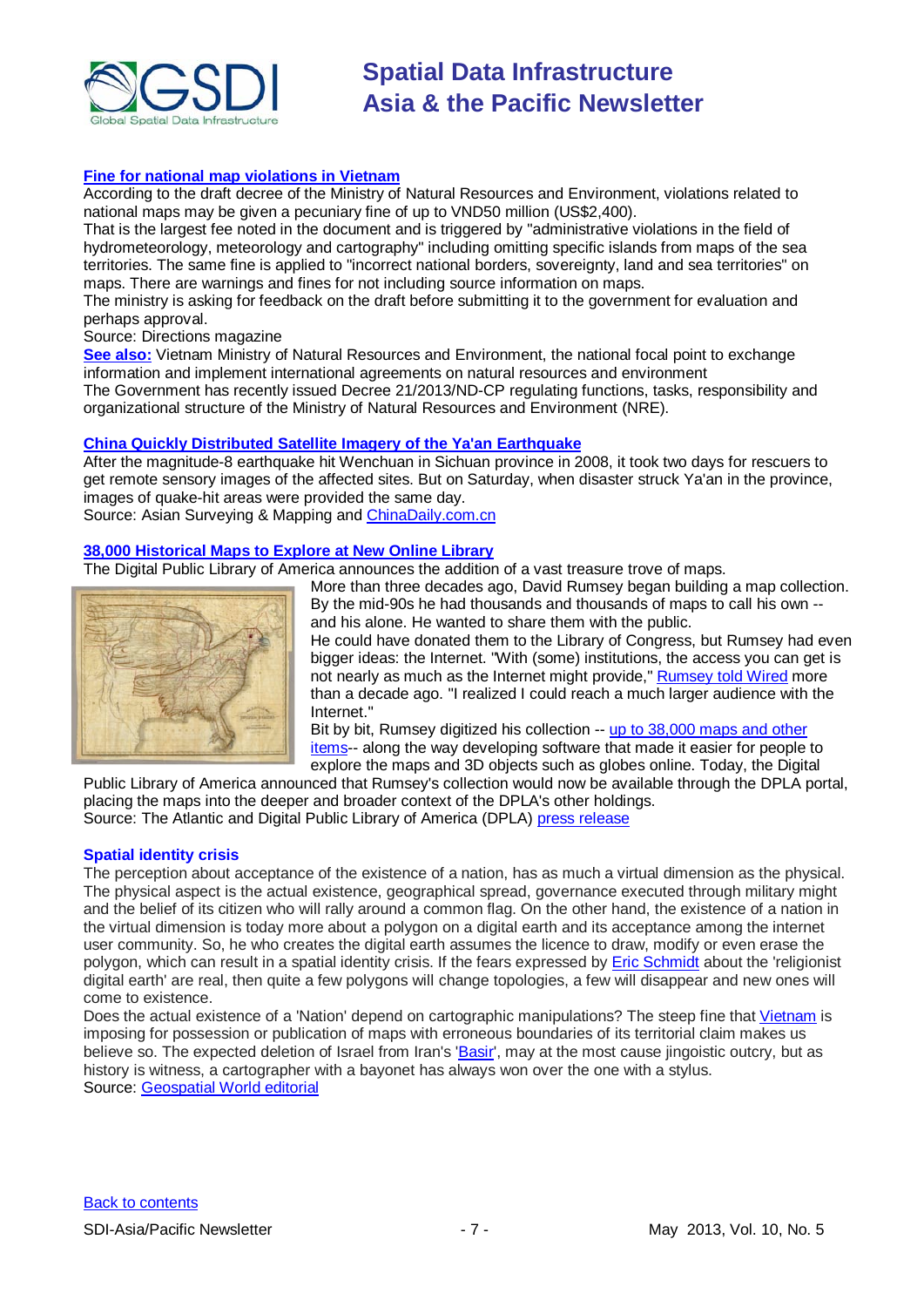

### **News from abroad**

<span id="page-7-0"></span>*"This section has been included to highlight some of the developments happening outside the region which demonstrate SDI in action.*

#### **[USA National Map Corps to Help Crowd Source the National Map](http://blog.gisuser.com/2013/04/02/national-map-corps-to-help-build-the-national-map/)**

Details of a crowd-sourcing effort is being touted by the USGS and partners in the National Map. The agency is looking for crowd participants to help enhance the National Map and currently has some 18 States open for data editing, updates, and new features. Participants will become part of the National Map Corps. Collaborative pilot projects in Colorado were recently used to test the concept of crowd-sourcing. Over a trial period of ten months, 143 volunteers collected, improved, or deleted data on more than 6,400 structures in Colorado. Source: AnyGeo blog

#### **[Your Very Own Balloon Mapping Kit from PublicLab](http://blog.gisuser.com/2013/04/02/your-very-own-balloon-mapping-kit-from-publiclab/)**

Balloon mapping, you've seen and heard about this cool, crowd-sourced effort to capture aerial imagery and low-altitude aerial photography. Well now, thanks to PublicLab (an awesome effort) you can buy your very own balloon mapping kit for just \$95. These tools are being developed to provide a low cost, easy to use, and safe methods for making maps and aerial images.



Source: AnyGeo blog

### **[TomTom's Annual Congestion Index provides accurate insight into the world's most congested cities](http://www.gisuser.com/content/view/29562/2/)**

TomTom today announces the results of its 2012 Congestion Index, which measures traffic congestion in 161 cities across five continents and compares it to congestion levels in 2011. The annual Congestion Index also examines the congestion in 59 metropolitan areas with a population of more than 800,000 across North America, and found Vancouver continued to be the most congested city in Canada. Source: GISuser.com (thanks to AnyGeo blog for pointing out this item)



#### **[Blinded by the Light: Light pollution from our cities](http://www.scientificamerican.com/article.cfm?id=light-pollution&WT.mc_id=SA_CAT_SPCPHYS_20130404)**

A citizen science research project known as the [GLOBE](http://www.globeatnight.org/map/) at Night suggests that much of urban humanity—which now constitutes more than half the 7 billion people on the planet—cannot observe the opalescent band of stars, our galactic home, in the vast void of the universe. Instead, we confront a yellowish haze that constitutes modern night, pricked by the occasional extra-

bright star or planet.

The problem, of course, is artificial [illumination](http://science.nasa.gov/science-news/science-at-nasa/2000/ast15nov_1/) that makes night into day.

In a bid to better understand the extent of light pollution, an international consortium of researchers has used [satellite](http://www.ngdc.noaa.gov/dmsp/dmsp.html) data to map [artificial](http://www.lightpollution.it/worldatlas/pages/fig1.htm) light around the world by capturing cross-sectional slices of atmosphere. The most light-polluted areas are major cities, of course, whether the megalopolis that stretches from Boston to Washington, D.C., or the glittering lights of Shanghai's Bund. The map might serve to better locate groundbased telescopes and other instruments for observing the nocturnal [firmament,](http://www.noao.edu/) among other dark sky concerns such as animal behavior.

Source: Scientific American

#### **[NASA Satellite Images Provide Clues to Understanding Fire across the Globe \[Slide Show\]](http://www.scientificamerican.com/slideshow.cfm?id=nasa-satellite-images-fire-across-globe&WT.mc_id=SA_DD_20130423)**

For two weeks in April the world was ablaze. NASA satellites documented these infernos, both wild and



controlled, as they burned from the U.S. to Australia. Wildfires can start spontaneously; vegetation can become so dry that sunlight can ignite it. Farmers also set deliberate, controlled fires, usually to clear crop residue in preparation for a new planting season. All of those fires play a role in the planet's carbon cycle, which is why in October 2011 the newly formed NASA Fire and Smoke initiative began using NASA's MODIS (Moderate-Resolution Imaging Spectroradiometer) to track them. The MODIS project consists of two electromagnetic measuring instruments observing Earth's surface from the satellites Terra and Aqua, which are in polar orbits but

travelling in opposite directions; together, they monitor wildfires and agricultural burns across the planet. This month was the first time ever that MODIS captured fires raging almost simultaneously around the globe.

#### [Back to contents](#page-0-0)

SDI-Asia/Pacific Newsletter  $\overline{\phantom{a}}$  - 8 -  $\overline{\phantom{a}}$  May 2013, Vol. 10, No. 5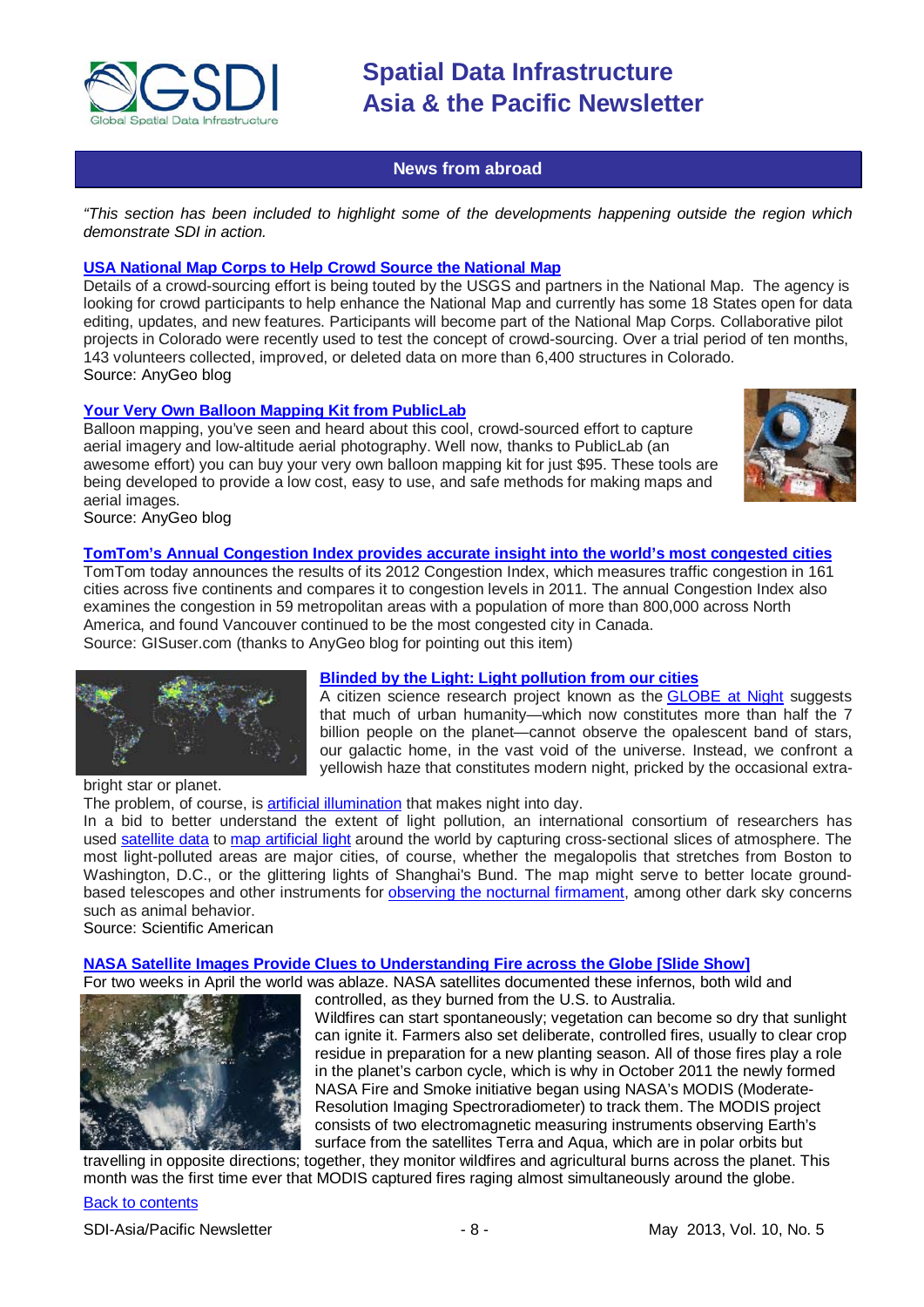

Source: Scientific American

#### **4 of the World's Great Cities Like You've Never Seen Them Before**

Late last year, Nokia asked the San Francisco-based design and technology studio [Stamen](http://stamen.com/) to help the company think about how to engage web developers in using its colossal cache of mapping data. It's a portfolio that includes, among other things, driving directions and [LIDAR surveys](https://en.wikipedia.org/wiki/LIDAR) revealing the 3D shape of buildings for cities all over the world.

You may have seen the results bounding around the Internet for the last



few days. They're pretty spellbinding, recasting the cities of London, San Francisco, Berlin, and New York (seen above), as if in three dimensions of photo realism, watercolor painting, or wire models. And the trippiest part? Navigate around – and change the perspective – on London's Tower Bridge here. Source: The Atlantic "Cities"

#### **[Historic Maps of the Day: The Louisiana Purchase's 210th Birthday](http://www.theatlanticcities.com/politics/2013/04/historic-maps-day-louisiana-purchases-210th-birthday/5447/)**



Source: The Atlantic "Cities"

#### <span id="page-8-0"></span>[Back to contents](#page-0-0)

Two-hundred-and-ten years ago today, U.S. and French officials signed the Louisiana Purchase.

It was a big deal: President Thomas Jefferson bought 820,000 square miles of land from Napoleon, and what directly followed from this expansion — Lewis and Clark, the Trail of Tears, the Mexican War, and so on — is the text of your U.S. history book.

But whether or not you think history has turned for the better since that fateful day, it is as good an occasion as any to take a look at some of these great maps from the [David Rumsey Map Collection](http://www.davidrumsey.com/about)

**Articles**

#### **[Open geospatial data: an assessment of global boundary datasets](http://maps.worldbank.org/content/article/open-geospatial-data-assessment-global-boundary-datasets)** by Charles Bigham, Steven Gilbert & Qiyang Xu

**Abstract:** The visualization of sub-national data is a phenomenon that is shaping conversations in the context of development. The World Bank has published interactive maps of sub-national project locations and development indicators in 142 countries on its Mapping for Results (M4R) platform. This paper evaluates the accuracy and usability of three global administrative boundary datasets used in geovisualizing data: (1) Global Administrative Unit Layers (GAUL), (2) Database of Global Administrative Areas (GADM), and (3) the United Nations Second Administrative Level Boundaries dataset (UNSALB). [See paper.](http://www.scribd.com/doc/126694489/Open-Geospatial-Data-an-Assessment-of-Global-Boundary-Datasets)

### **[Assessment of quality of life using GIS](http://www.geospatialworld.net/Paper/Application/ArticleView.aspx?aid=30508&utm_medium=email&utm_source=Act-On+Software&utm_content=email&utm_campaign=Geospatial%20World%20Weekly%20April%2015%2C%20%27013&utm_term=Assessment%20of%20quality%20of%20life%20usi)** by Osakpolor Esosa Stephen

#### Introduction

"The quality of life of a person is what he/she perceives it to be" (Zaid and Popoola, 2010). Quality of Life (QoL) has been studied in geography, criminology, urban planning, and sociology as a multidisciplinary subject (Michalos and Zumbo 2000). As the concept of QoL itself is multifaceted and loosely-defined, literature studies have revealed that no universal framework for assessing and describing QoL and human well-being currently exists (Leidelmijer et al. 2002). The definition of QoL by Foo (2000) who defines urban Quality of life as individuals overall satisfaction with life is adopted for the purpose of this research.

QoL is often measured using either subjective or objective indicators. Foo (2000), subjective indicators have lower data reliability and higher validity. This research uses subjective indicators and the purpose is to assess QoL using GIS approach for poverty alleviation decision-making. The research uses twelve indictors under various domains of life in order to assess QoL, and reveal areas that consist of people with low QoL as this will aid poverty alleviation decision making process since policy makers are interested to know the most effective means of improving individuals' life. The outcomes of this study is expected to help city planners to understand and prioritize the problems that the community face.

Published: Geospatial World Weekly 15 April 2013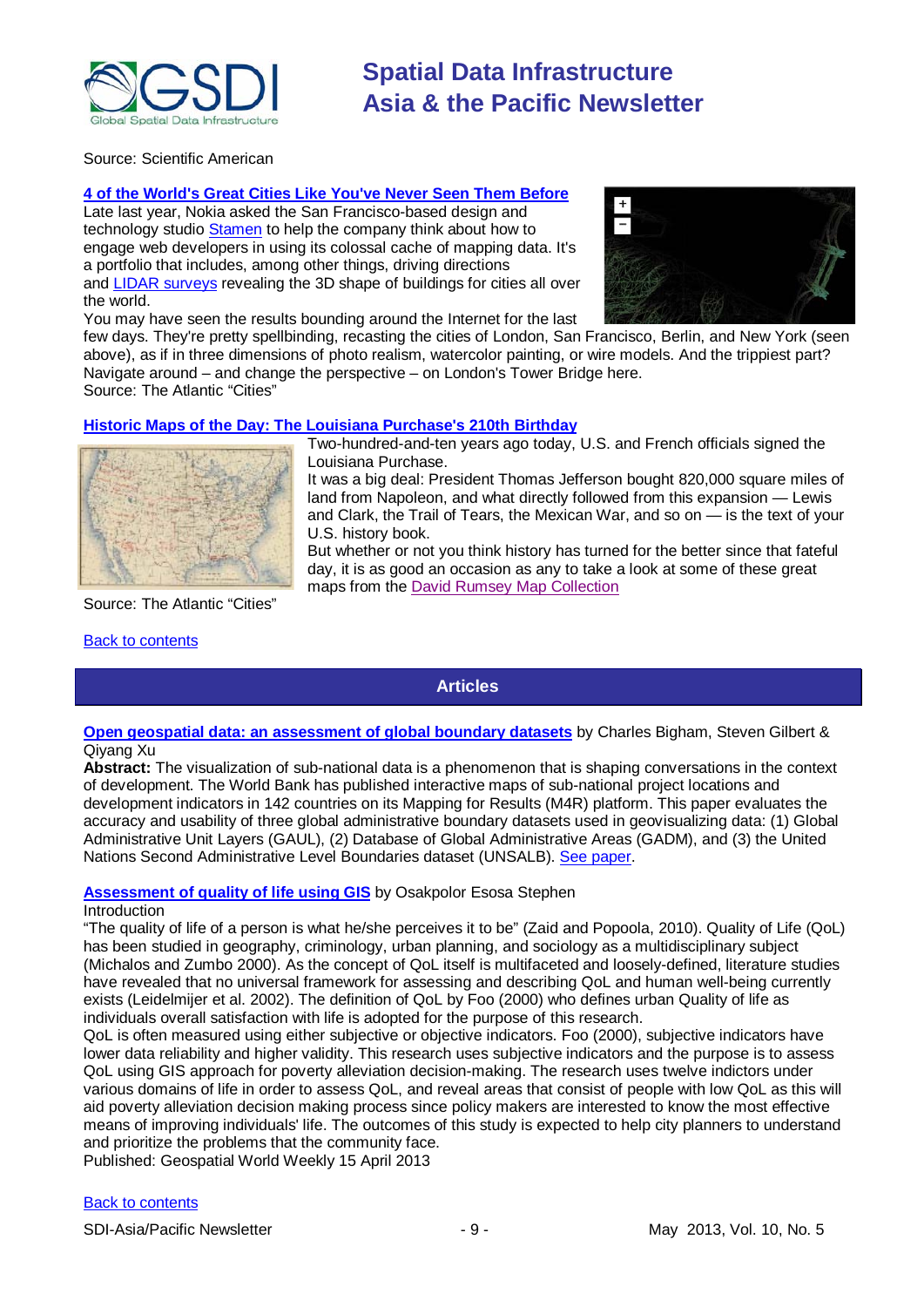

#### **[International Journal of Digital Earth Editors' Choice](http://explore.tandfonline.com/content/est/tjde-editors-choice.php)**

To give you a taste of the content in International Journal of Digital Earth, the Editors have highlighted a selection of significant articles to aid your research. These article have been made FREE for you until the end of 2013.

**[How does geospatial technology help lessen the footprint of humans on Earth?](http://www.sensorsandsystems.com/dialog/perspectives/30133-how-does-geospatial-technology-help-lessen-the-footprint-of-humans-on-earth.html)** by Matt Ball Geographic information systems (GIS) and related inputs from remote sensing technologies had their start in the same era as the first Earth Day. In fact, the very first blue marble image of Earth from the moon, taken by the Apollo program, is the image on the official Earth Day flag. This symbolic image, marking a lasting technological achievement for a new perspective for humans, has changed the way that we view our planet. The image also serves to symbolizes the promise of geospatial technology to provide a planetary view into our practices, with greater understanding of their resulting impacts, providing increasing knowledge so that we might reverse degradation and improve our environment.

**What are [the parallels between the brain mapping initiative and mapping in general?](http://www.sensorsandsystems.com/dialog/perspectives/29991-what-are-some-of-the-parallels-between-the-brain-mapping-initiative-and-mapping-in-general.html)** by Matt Ball In April the Obama administration announced a plan to invest \$100 million to begin mapping the brain. While much of this work is ongoing in many disciplines, the Brain Research through Advancing Innovative Neurotechnologies or [BRAIN Initiative](http://www.whitehouse.gov/the-press-office/2013/04/02/fact-sheet-brain-initiative) has been touted as an investment in basic scientific research for greater understanding and better public health with job creation and economic returns. The Human Genome Project to map all human DNA is reported to have returned \$140 for every dollar invested, and similar returns are hoped for in this effort.

Source: Sensorsandsystems.com

#### <span id="page-9-0"></span>[Back to contents](#page-0-0)

# **Books and Journals (including Videos and Web publications)**

#### **[3D Visualisation World](http://visitor.benchmarkemail.com/c/v?e=27708A&c=27A3B&l=42E79F4&email=20i0rPjCDuEQfH2i1glrmJemkgBQcCdv&relid=4C4A98BD)** (February 2013 newsletter)

#### **SDI Cookbook update**

The SDI Cookbook, in its wiki version, now has an updated Chapter 10 to reflect the latest slate of standards and popular version numbers. We seek contributing editors for the other Chapters to also bring them up-to-date. About three months prior to the next GSDI Conference we will seek to affix a date and snapshot the Cookbook into a "SDI Cookbook 2013" PDF version. By saving a PDF and giving it a date of publication, it will clarify the reference and citation of the document and provide a time context.

If you are interested in helping update any of the chapters, please contact [Douglas Nebert.](mailto:ddnebert@usgs.gov)

#### **[2013 GIS in Local Government Benchmark Study -](http://esriaustralia.com.au/benchmark-study) Preliminary Report**

The 2013 GIS in Local Government Benchmark Study: Preliminary Report is the culmination of a collaborative effort between Australia's councils, SSSI and Esri Australia. The Report, which contains the Study findings, was compiled by an independent research agency.

It provides an outline of how councils across the country are currently using GIS and also how they plan to use it in years to come.

The Report also highlights new trends and areas of growth for the sector.

Most importantly, it provides the opportunity for councils to share knowledge and insights with each other that will impact future technology strategies; and support collaboration in areas from community engagement to emergency response.

A copy of the Report has been provided exclusively to Study participants - however, you can read an overview of the findings in the articles at the link above.

#### **[GSDI and IGS Global News, Issue 3 Volume 3 for 2013](http://www.gsdi.org/newsletters#GSDI)**

**[NewGeography website](http://www.newgeography.com/)**

**[Mapping London blog](http://mappinglondon.co.uk/)**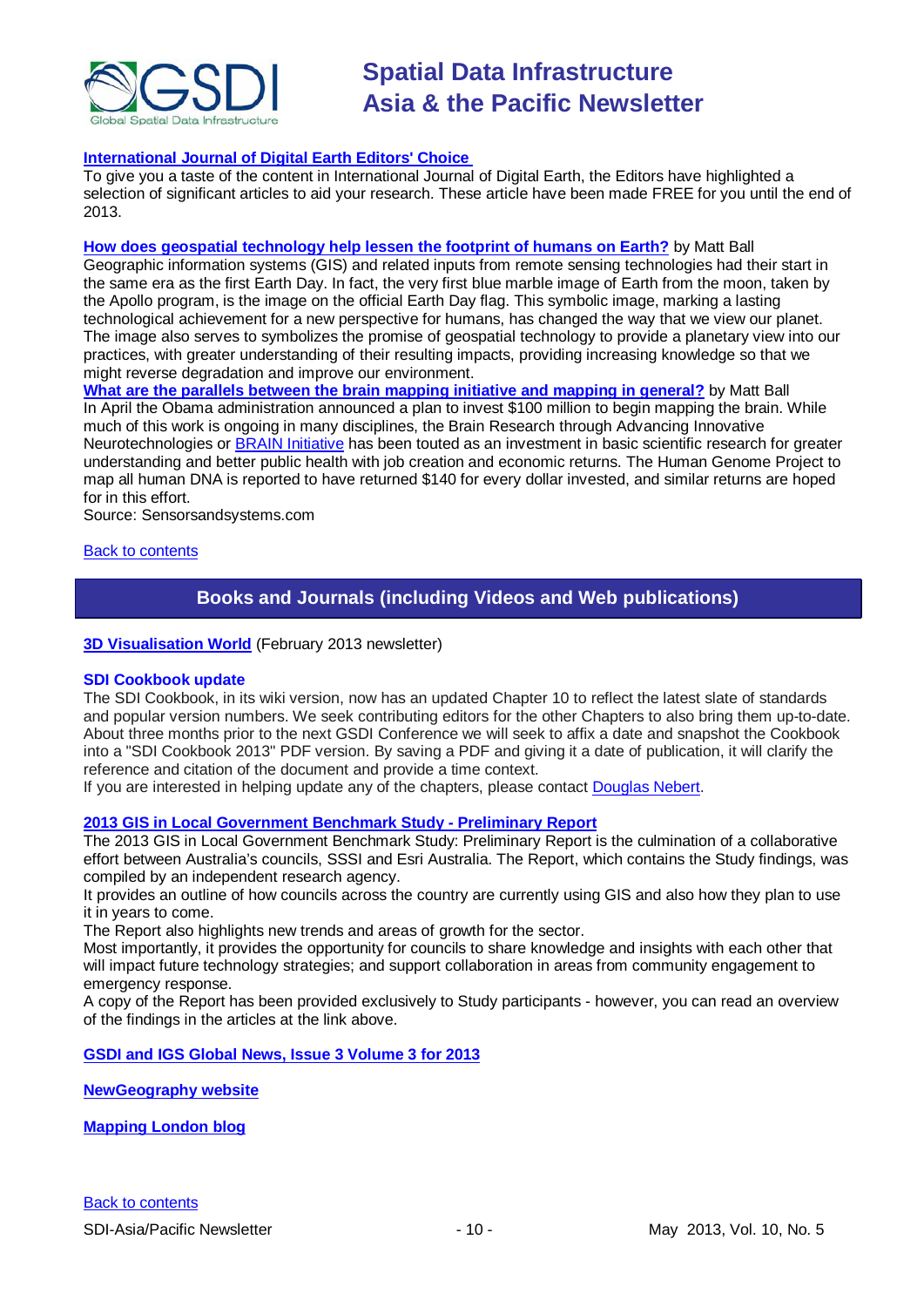

#### **[LandScan: a news update from Land Information New Zealand, Issue 64 \(March 2013\)](http://www.linz.govt.nz/sites/default/files/docs/supporting-info/about-linz/publications/landscan-201303.pdf)**

In this issue...

- International acclaim for the LINZ Data Service
- Property rights reputation remains high
- LINZ establishes Crown Land Centre of Expertise
- Location-based information to boost Canterbury recovery
- First new nautical paper chart produced in-house
- LINZ takes learners on a geospatial adventure
- Stakeholder survey thanks for your feedback

#### **[Borderlines blog from the New York Times](http://opinionator.blogs.nytimes.com/category/borderlines/)**

Countries are defined by the lines that divide them. But how are those lines decided — and why are some of them so strange? Borderlines explores the stories behind the global map, one line at a time.

by Frank Jacobs

Frank Jacobs is a London-based author and blogger. He writes about cartography, but only the interesting bits. His other blog is [Strange Maps](http://bigthink.com/blogs/strange-maps)

#### Blog of **[Ragnvald Larsen, geographer](http://www.mindland.com/wp/)**

Geographer working with maps at the Norwegian Directorate for Nature Management. Part of his job is to contribute to development aid projects.

**International Society for Digital Earth - August, 2012 [Newsletter](http://www.digitalearth-isde.org/news/isde-newsletter(201208).html)** 

**[Thoughts on the Geospatial industry, Open Standards and Open Source](http://cameronshorter.blogspot.com/2011/06/memoirs-of-cat-herder-coordinating.html)** Cameron Shorter's blog

**New Zealand - SDI Cookbook Chapter 6 – [Government and Industry, moving forward.](http://www.geospatial.govt.nz/sdi-cookbook-chapter-6-government-and-industry-moving-forward) Carnival Of The Geospatialists #3 - [Musings and Down-Right Cool Things](http://www.gisuser.com/content/view/25690/28/) Shared by the Geo Faithful**

**[Open Planet 5, the magazine published for the International gvSIG Conference is now available in](http://jornadas.gvsig.org/descargas/magazine)  [electronic format](http://jornadas.gvsig.org/descargas/magazine)**

#### **[SDI Magazine](http://www.sdimag.com/)**

**[Mother Pelican: A Journal of Sustainable Human Development](http://www.pelicanweb.org/solisustv08n12page1.html)** The December 2012 issue has been published

**[LiDAR News, Vol 3, No 1](http://www.lidarnews.com/newsletter/Vol3No1.htm)** (January 2013 Newsletter)

**[LiDAR News magazine](http://www.lidarnews.com/newsletter/Vol3No6.htm)** (Vol 3, No 6, 2013)

**[Think Quarterly](http://thinkquarterly.co.uk/#aboutthebook)** – Google's new on-line magazine

**[Coordinates](http://mycoordinates.org/pdf/feb13.pdf)** monthly magazine - **PDF** (February 2013)

**[SERVIR-Africa community news](http://www.servirglobal.net/africa/en/News/CommunityNews.aspx)**

**GISuser - [GIS and Geospatial Technology News](http://www.gisuser.com/)**

**[National Geographic website](http://www.nationalgeographic.com/)**

**[The Atlantic Cities website](http://www.theatlanticcities.com/)** including [Maps](http://www.theatlanticcities.com/posts/map/)

**[Professional Surveyor](http://www.profsurv.com/)** magazine

**[The American Surveyor](http://www.amerisurv.com/newsletter/27MAR2013.htm)** newsletter (March 27)

**[My Co-ordinates e-zine](http://mycoordinates.org/pdf/oct12.pdf)** – October issue (PDF)

#### [Back to contents](#page-0-0)

SDI-Asia/Pacific Newsletter 1992 11 - 11 - May 2013, Vol. 10, No. 5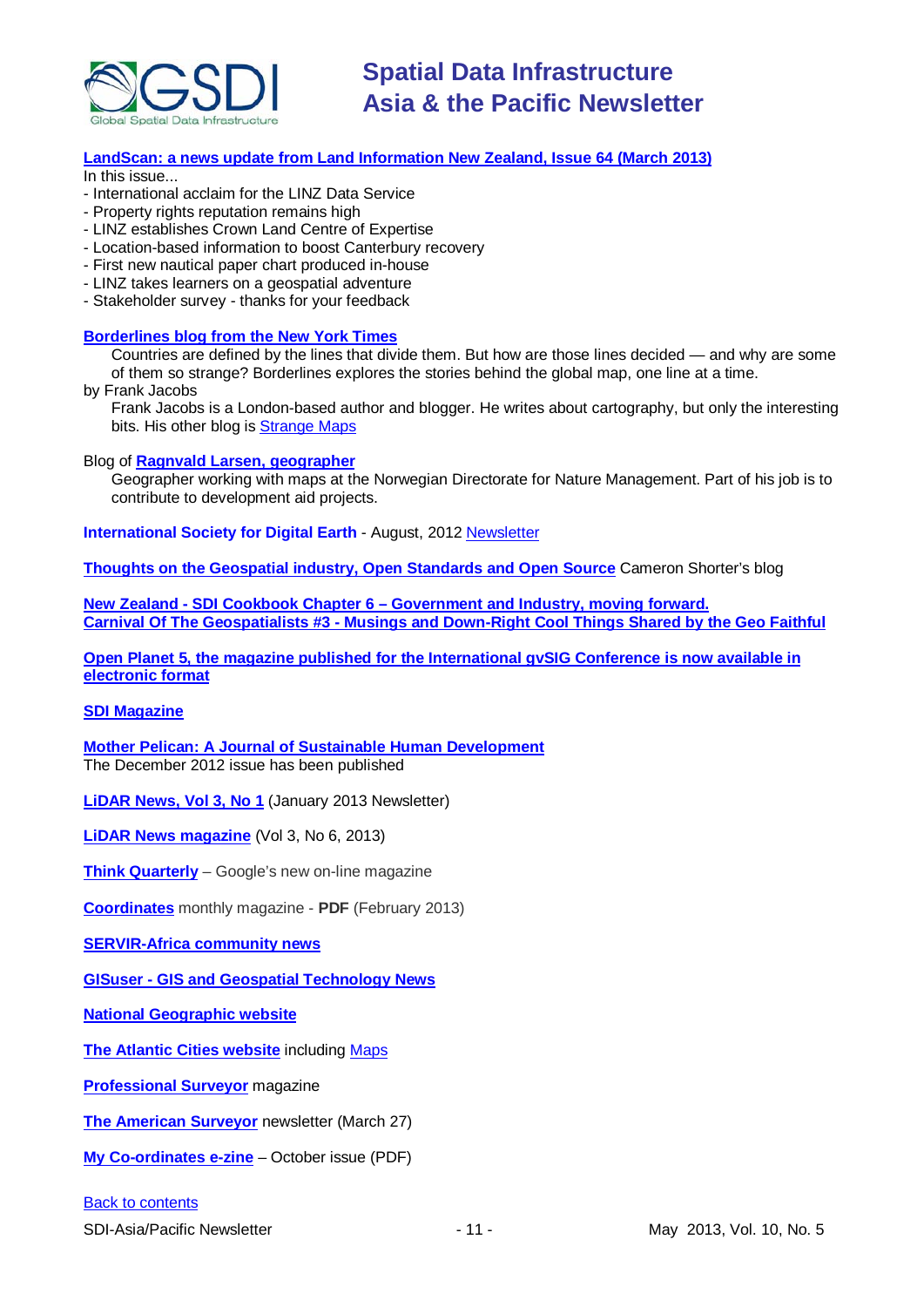

#### **[UN-SPIDER](http://www.un-spider.org/about/updates/un-spider-updates-march-2013)** March 2013

# **[Thematic Mapping blog](http://blog.thematicmapping.org/)**

Terrain mapping with Mapnik

#### <span id="page-11-0"></span>[Back to contents](#page-0-0)

## **Just for Fun!**

**Spatial Data Infrastructure**

**Asia & the Pacific Newsletter**

#### **[Boston Wants You to Design a Better Transit Map](http://www.theatlanticcities.com/commute/2013/04/dear-boston-heres-better-transit-map-you/5260/)**

You don't have to be a professional designer to point out some of the flaws in [Boston's transit map.](http://mbta.com/schedules_and_maps/subway/) The fivelegged Green line is too cramped to fit all the station names. The Silver line looks like a subway line even though it's a bus rapid transit system. The key local bus lines are great to have, but one suspects they aren't terribly useful to anyone who doesn't already use them.

And the MBTA agrees the map can be improved, because this week it announced a [public competition](http://mbta.com/rider_tools/developers/default.asp?id=26569) to do just that. From now through the end of April, Boston's transit authority is accepting design submissions on individual aspects of the map as well as complete renderings. Winners will be selected for their creativity, aesthetic presentation, and informative quality, and announced in mid-May as part of National Transportation Week.

Source: The Atlantic "Cities"

#### **[The amazing satellite image which shows how one tiny town \(pop. 14,716\) has fracked enough oil and](http://www.dailymail.co.uk/news/article-2298228/The-amazing-satellite-image-shows-tiny-town-pop-14-716-fracked-oil-gas-light-Saudi-America.html?ito=feeds-newsxml)  [gas to light up 'Saudi America'](http://www.dailymail.co.uk/news/article-2298228/The-amazing-satellite-image-shows-tiny-town-pop-14-716-fracked-oil-gas-light-Saudi-America.html?ito=feeds-newsxml)**

America is on track to be energy independent in five years and become 'Saudi America' – potentially overtaking Saudi Arabia as the world's biggest oil producer within a decade. The satellite image above shows how one tiny town Williston in North Dakota has become the fracking capital of the US.

Northwestern North Dakota is one of the least-densely populated parts of the US. Cities and people are scarce, but satellite imagery shows the area has been aglow at night in recent years. The reason:

the area is home to the Bakken shale formation, a site where gas and oil production are booming. The image above highlights a night-time view of fracking in action. The towns of Williston (pop 14,716) and Stanley (pop 4,000), 75 miles away, are at the epicentre of the Bakken boom.

Source: The Daily Mail an[d Geospatial World](http://www.geospatialworld.net/ImageoftheWeek/view.aspx?id=127&utm_medium=email&utm_source=Act-On+Software&utm_content=email&utm_campaign=Geospatial%20World%20Weekly%20April%208%2C%20%27013&utm_term=Satellite%20image%20reveals%20fracking%20capital%20of%20t)

#### **[The Frustration of San Francisco's Mass-Transit Riders, Visualized](http://www.theatlanticcities.com/commute/2013/04/frustration-san-franciscos-bus-riders-visualized/5318/)**

If one were to somehow take a mental-health reading of San Francisco's publictransit riders at 6:30 p.m. on a Monday, it might look something like this: Large knots of people are angry about overcrowded vehicles along Haight Street and Divisadero at Castro, perhaps due to swarms of techies disembarking from Google and Apple shuttles. Folks in Lower Nob Hill are P.O.ed about schedule delays. Traffic



jams are ticking off riders in the Crocker-Amazon neighborhood, and over on Balboa Street in the Richmond District, people are seething over a perfect storm of bad service involving slow, late vehicles packed tighter than cans of Italian olives.

Source: The Atlantic "Cities"

#### **[University of Waterloo Open Data API Enables Goose Dodging Map](https://uwaterloo.ca/environment/news/mad%E2%80%99s-goose-dodging-map)**



This is awesome.. at the U of Waterloo (that's in Ontario Canada) they have an open API and have recently come out with a pretty awesome map service that enables students to quickly create a map that routes you between buildings in a way that avoids goose droppings! The map service was developed in a matter of hours and does a fine job at routing students and faculty around goose "hot spots" and get to class safely! Thanks to AnyGeo blog for bringing this to our attention

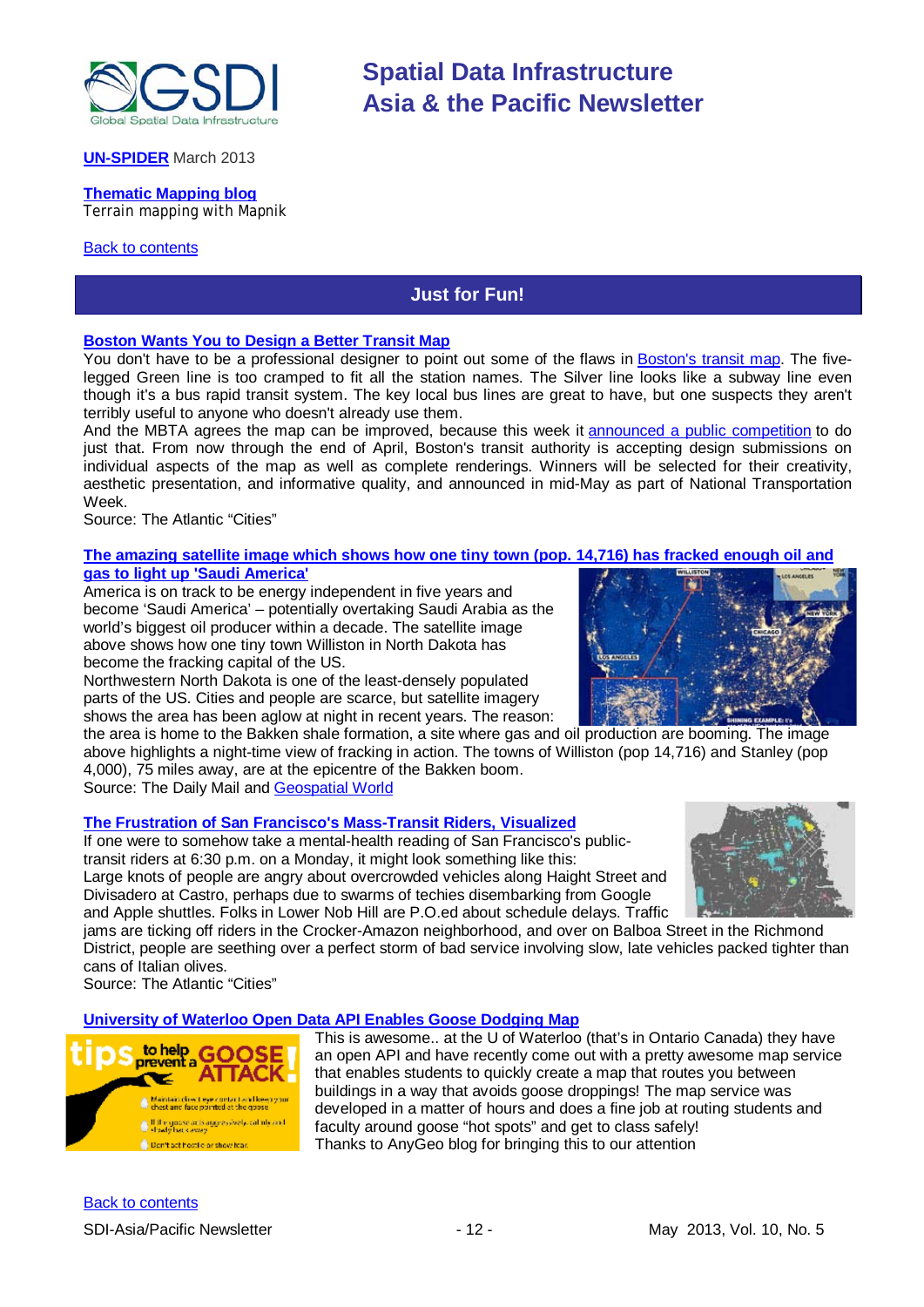

#### **[INEQUALITY AND NEW YORK'S SUBWAY](http://www.newyorker.com/sandbox/business/subway.html)**

New York City has a problem with income inequality. And it's getting worse—the top of the spectrum is gaining and the bottom is losing. Along individual subway lines, earnings range from poverty to considerable wealth. The interactive infographic here charts these shifts, using data on median household income, from the U.S. Census Bureau, for census tracts with subway stations. Source: The New Yorker



My fleishlaschinor Maghatta

#### **[Twitter Reveals Language Geographic Distribution](http://www.scientificamerican.com/podcast/episode.cfm?id=twitter-reveals-language-geographic-13-04-11&WT.mc_id=SA_WR_20130417) (Podcast)**

Location-tagged tweets enabled researchers to calculate the dominant language of any given region, down to neighborhoods in New York City.

Source: Scientific American

### **[The 71 Countries Targeted in Boston](http://www.theatlanticcities.com/neighborhoods/2013/04/71-countries-targeted-boston/5310/)**



The runners of the 2013 Boston Marathon hailed from 71 different countries, making Monday's attack very much an international incident, regardless who may have been responsible. The map below, created with data via the Boston Marathon website, shows the concentration of participating runners by nationality. Yellow signals those countries with 10 or fewer runners, green for 11 to 100, light blue for 101 to 200, and dark blue for the three countries with the highest number of participants (United Kingdom, Canada, and the United States).

These numbers reflect the countries of residence for those participants who actually started the race, not just those who entered. (The Boston Marathon's website has a complete list of each country's participants.)

- **Yellow:** 1-10 participants started the race
- **Green:** 11-100 participants started the race
- **Light Blue:** 101-200 participants started the race
- **Blue:** Over 200 participants started the race

Source: The Atlantic "Cities"

#### **[The Map as Ghost Story, Love Story and Everything in Between](http://www.theatlanticcities.com/arts-and-lifestyle/2013/04/map-ghost-story-love-story-and-everything-between/5274/)**

One of the things [the reviewer misses] most about the pre-smart phone world are the handdrawn maps friends and family would provide when [she] needed to get somewhere new. Drawn on the back of napkins or bits of scrap paper (or, in one case, entirely in the margins of a newspaper page), these pictorial directions were also mini-guides to what the people in [her] life saw in a given neighborhood, or what they thought was important.

Becky Cooper's new book, *[Mapping Manhattan: A Love \(and Sometimes Hate\) Story in](http://www.amazon.com/Mapping-Manhattan-Sometimes-Story-Yorkers/dp/1419706721)  [Maps](http://www.amazon.com/Mapping-Manhattan-Sometimes-Story-Yorkers/dp/1419706721)*, tries to recapture a little of that hand-drawn map magic. To begin the project, Cooper handed out an outline of Manhattan to strangers on the street. As she explains:

I distributed them by walking down Broadway and across Houston and by winding through Central Park. I gave them to as wide a variety of New Yorkers as I could find: a psychic on St. Marks, a dreadlocks barber in the East Village, a curator at the Museum of Art and Design.

She then asked the people who stopped to fill them in as they saw fit. The spots on the maps range from actual attractions (the MOMA and Metropolitan Museum of Art feature prominently); to personal favorites (best restaurants, best book stores) to the more intimate (secret spots, spaces where people fell in or out of love.) Source: The Atlantic "Cities"



#### **[No mass transit in your city? Have a fake subway map instead](http://blogs.scientificamerican.com/plugged-in/2013/04/19/no-mass-transit-in-your-city-have-a-fake-subway-map-instead/?WT_mc_id=SA_DD_20130419)**

Many North American cities don't have subways, but that's not stopping the Internet from imagining what mass transit would look like in some of America's most car-centric metro areas. Designer Ben Byrne created the map, imagining Albuquerque joining the ranks of world class cities like New York City, Paris, and Seoul. As is the norm these days, Byrne started [a](http://www.kickstarter.com/projects/drywall/albuquerque-subway-poster)  [Kickstarter campaign](http://www.kickstarter.com/projects/drywall/albuquerque-subway-poster) to complete his fantasy subway map. Byrne's subway system contains six lines connecting tourist destinations and commuter stops alike. Source: Scientific American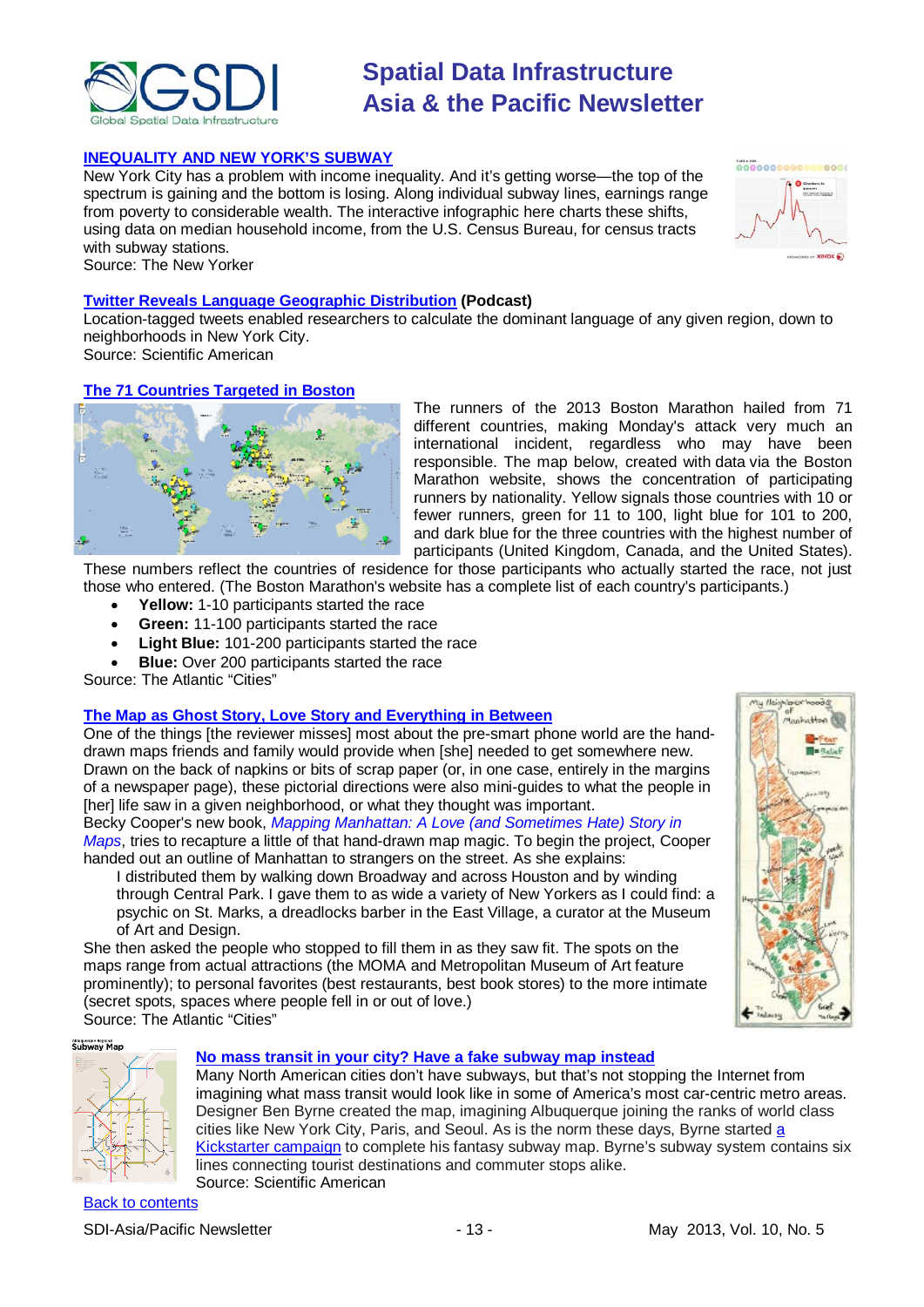

### **[Canada Post Suing Over the use of the Postal Code](http://blog.gisuser.com/2013/04/26/canada-post-suing-over-the-use-of-the-postal-code/)**

An interesting issue is unfolding in Canada and quite frankly its darned amazing! This coming from the owner of the website [geocoder.ca](http://www.geocoder.ca/) who has been named as a defendant in an ongoing legal action from Canada Post (aka. The Government of Canada). The story unfolds like this – the Government is laying claim to ownership and rights etc… to the term "Postal Code" and since this poor dude at geocoder.ca has an e-commerce website that serves up a map where users can search a region by Postal Code.

The blogger signs off with this comment: *I had to laugh when a Twitter follower commented to me that perhaps Australia will follow suit or perhaps get a letter from Canada over their use of the Postal Code!* Source: AnyGeo blog

#### <span id="page-13-0"></span>[Back to contents](#page-0-0)

### **Training Opportunities**

#### **[Arizona State University GIS Lab](http://www.amerisurv.com/content/view/11050/153/)**

A good place to get a sense of where the geographic information system (GIS) field is headed is Lattie F. Coor Hall at Arizona State University in Tempe, Ariz. That's the home of the 30-credit-hour Masters of Advanced Study in GIS (MAS-GIS) Program within ASU's School of Geographical Sciences and Urban Planning. Here, students are exposed to not only the latest GIS concepts but also ever-evolving technologies. Source: The American Surveyor

#### **[Maps and the Geospatial Revolution](https://www.coursera.org/course/maps) Coursera course offered by Penn State University**

Learn how advances in geospatial technology and analytical methods have changed how we do everything, and discover how to make maps and analyze geographic patterns using the latest tools.

**Workload:** 6-9 hours/week **Next Session:** Jul 17th 2013 (5 weeks long

The past decade has seen an explosion of new mechanisms for understanding and using location information in widely-accessible technologies. This Geospatial Revolution has resulted in the development of consumer GPS tools, interactive web maps, and location-aware mobile devices. These radical advances are making it possible for people from all walks of life to use, collect, and understand spatial information like never before. This course brings together core concepts in cartography, geographic information systems, and spatial thinking with real-world examples to provide the fundamentals necessary to engage with Geography beyond the surface-level. We will explore what makes spatial information special, how spatial data is created, how spatial analysis is conducted, and how to design maps so that they're effective at telling the stories we wish to share. To gain experience using this knowledge, we will work with the latest mapping and analysis software to explore geographic problems.

#### Free Webnar: **[Taking Web GIS to the next level](https://owa.unimelb.edu.au/owa/redir.aspx?C=NWPRpfrXtUCTWZF4Vsx1OkhknBYPGNAI90Ti02hzBIDf50E8FXGzcJUqP6oBDXPaJpBve_ip_PE.&URL=https%3a%2f%2fwww4.gotomeeting.com%2fregister%2f921216927)** Wednesday, May 8, 2013 10:00 AM - 10:30 AM PDT

With iVAULT, users have a centralized web based GIS tool that provides access to all required information in a secure and easy-to-use application.

In this 30-minute free webinar, Steve Eder and Jeff Lamb will be demonstrating some of the key benefits of iVAULT, that allow users to:

- Configure site properties, system access, maps, data, tools
- Generate detailed data editing forms
- Configure the Windows Active Directory integration to enhance system security
- Get access to Google, Bing and other online base maps
- Easily search all data sources using the global search feature
- Link to documents, images and other reports
- View crowd sourced information coming from Social Media feeds

[Registration Link](https://www4.gotomeeting.com/register/921216927)

#### Free Webinar: **Web GIS tools for data integration and analysis** Wednesday, May 22, 2013 10:00 AM - 10:30 AM PDT

A free 30-minute webinar to find out more about some powerful Web GIS tools for data integration and analysis:

• GPS Location: users can track and map their location in the Web GIS

[Back to contents](#page-0-0) • Load ESRI Shapefile: upload a shapefile to your Web GIS site, enabling you to add ad hoc layers for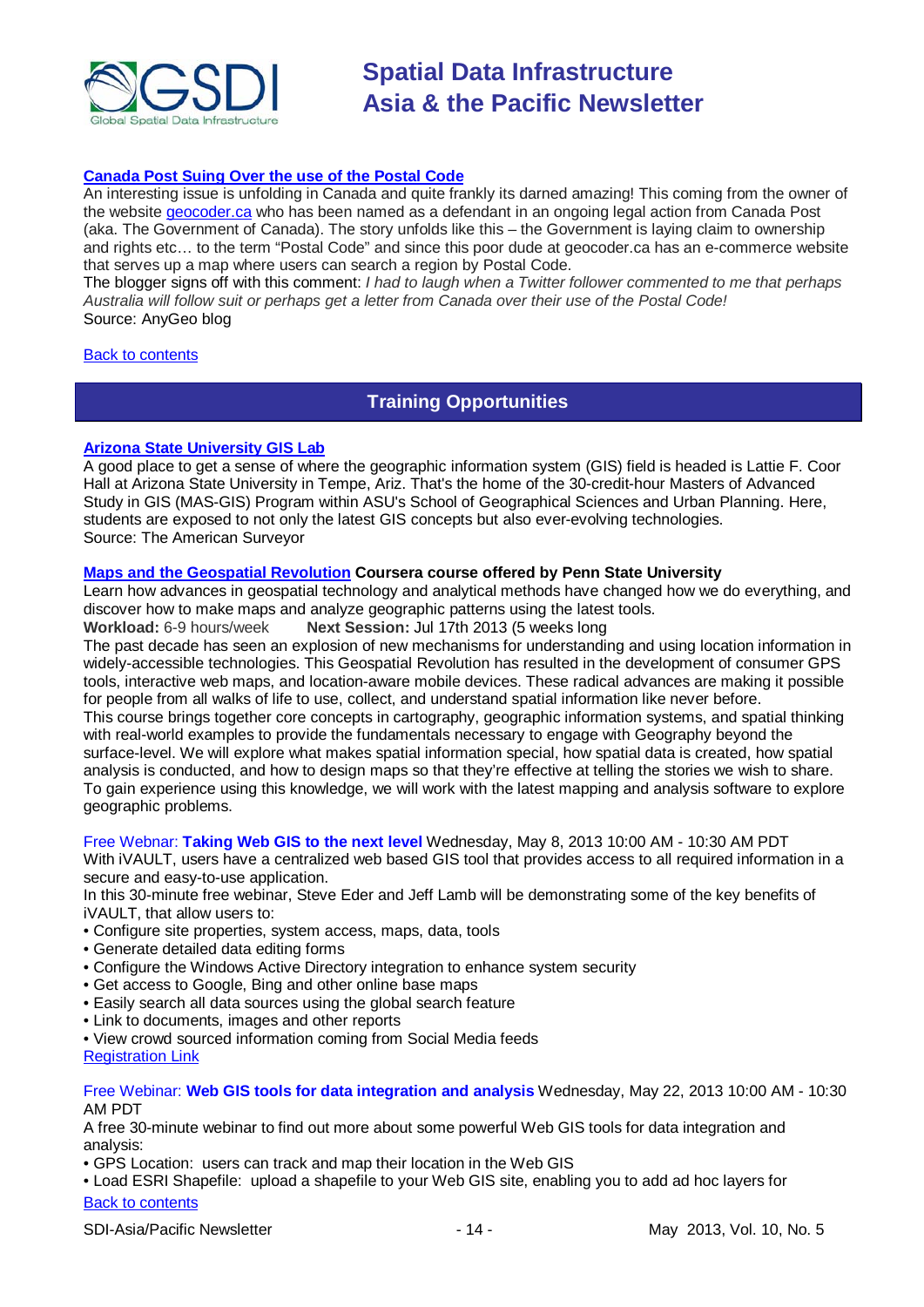

comparison and analysis

• Query Builder: enables users to create, validate, and submit complex database queries

• Select Nearest: find map features on a user-specified layer based on their distance from a specified location • Proximity Analysis: identify map features based on their proximity to an "Area of Interest" specified in four different ways

• Spatial Data Export: export the selected map features to an ESRI shapefile, AutoCAD DWG or SDF format, so that data can be used by other applications or shared with other organization or groups as appropriate. **[Registration Link](https://www4.gotomeeting.com/register/802890775)** 

#### **[Free Webinars on Solving Data Challenges](http://www.safe.com/learning/webinars/)**

Sign up for future webinars and view past recorded webinars

#### **[Course Spotlight: Master of Spatial Information Science](http://themelbourneengineer.eng.unimelb.edu.au/2012/02/course-spotlight-master-of-spatial-information-science/)**

The University of Melbourne [Course Spotlight: Master of Spatial Information Science](http://themelbourneengineer.eng.unimelb.edu.au/2012/02/course-spotlight-master-of-spatial-information-science/)

Spatial information is an essential and indispensable part of any economy's infrastructure. It is needed in all walks of life and on many scales, with applications in land tenure systems, environmental modelling, food production, disaster management, climate change modelling, engineering, architecture and urban planning. Current industry shortfalls in spatial information practitioners combined with a growing demand in Australia and internationally, ensure graduates a range of well-paid job opportunities.

Find out more about the [Master of Spatial Information Science,](http://www.msi.unimelb.edu.au/study/graduate/master-of-spatial-information-science/) as well as our [scholarship opportunities.](http://www.eng.unimelb.edu.au/study/graduate/scholarships.html)

#### <span id="page-14-0"></span>**[Back to contents](#page-0-0)**

## **Funding Opportunities, Awards, Grants**

#### **[Singapore Government launches](http://www.futuregov.asia/articles/2013/apr/03/singapore-government-launches-app-competition/) app competition**

The Singapore Government announced the launch of [Apps4SG,](http://www.data.gov.sg/apps4sg/) an app development competition promoting the use of government data in developing innovative applications. **The Competition is open to all Singapore residents**.

To be eligible for the competition, a developer must create either a mobile or web-based application featuring the use of at least one government dataset.

The government is offering three attractive cash prizes to winners - the first prize is SG\$10,000, the second SG\$5000, and the third SG\$3000. In addition, all apps will be eligible for consideration to receive seed funding. The government will provide free cloud services to each participating team.

Participants are encouraged to participate in hackathons to get a headstart in conceptualizing ideas and prototypes. Apps that are developed from these hackathons can be submitted to Apps4SG.

Health Up! - May 2013

Environment Up! - April 2013

Apps4SG Hackathon - June 2013

Workshops on app development and government data will be organized for participants to attend. Register your interest with us and be kept informed! [http://www.data.gov.sg/apps4sg/reg.aspx](https://owa.unimelb.edu.au/owa/redir.aspx?C=SzHNAl626ki9PiQZsK0eOSMT6H7CBtAI1q5ZvdwYeK6fo1dS_t5_M86QLVJxctM5SbXJkOBBAIY.&URL=http%3a%2f%2fwww.data.gov.sg%2fapps4sg%2freg.aspx) **Submission deadline: October 1, 2013.**

#### **[OGC Student Spatial App Challenge](http://appchallenge.opengeospatial.org/index.html) sponsored by Google**

The Open Geospatial Consortium (OGC) is challenging students who have software development skills to create new applications that use OGC standards in innovative, interesting and fun ways. For example, the software application can do some or all of the following:

- Mash up data from a variety of existing geospatial Web services that provide location data

- Provide access to new sources of location data (including, for example, sensors, computer models, webcams, 3D urban models, mobile devices, or spatial databases) to support innovative applications.

- Provide access to original new Web services that provide processing capabilities for innovative applications that use new or existing location data.

The three applicants to the OGC Student Spatial App Challenge that best satisfy the competition criteria will receive an award and the opportunity to have their apps featured on the OGC website and in other media channels. In addition, the first place winner will:

- Be sponsored by OGC to receive an award in front of the OGC membership at a quarterly OGC Technical Committee meeting.

#### [Back to contents](#page-0-0)

SDI-Asia/Pacific Newsletter 1992 15 - 15 - May 2013, Vol. 10, No. 5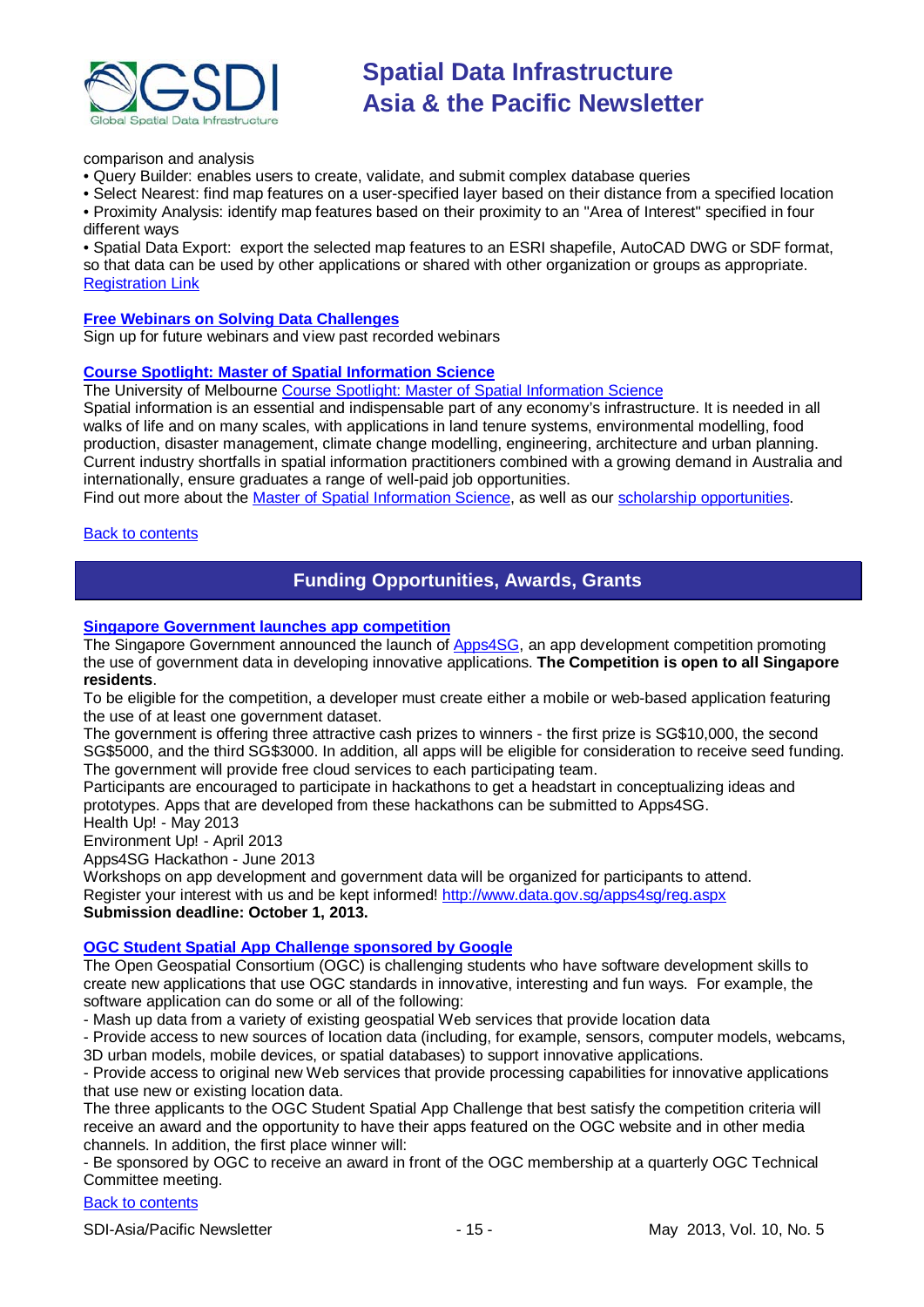

- Have a dedicated award page on the OGC website featuring the winning application.

- Be cited in an OGC press release acknowledging the award.

- Receive a Nexus Tablet donated by Google.

- Receive, for the student's academic institution, a two-year OGC membership or two-year free renewal if the institution is an existing member.

The estimated total value of the prize to be awarded is \$1,500 plus round trip travel to the winner's selected OGC TC meeting. The OGC Map App challenge is open to any university student at the undergraduate or graduate level who is enrolled part or full time as of July 15, 2013. Submissions to the challenge are by individual only. Submitters must be 18 years or older at the time of submission.

Applications must be submitted by midnight EST, July 15th, 2013.<br>OGC Press Release

### [For registration details.](http://appchallenge.opengeospatial.org/)

#### **[Asia Geospatial Excellence Awards 2013](http://www.asiageospatialforum.org/2013/nomination.htm)**

Nominations are invited for Asia Geospatial Excellence Awards 2013 under the auspices of Asia Geospatial Forum 2013 (Kuala Lumpur 24-26 September). The awards shall be conferred to the exemplary geospatial applications development,technology innovations and policies/programs in the region.

*Submission Deadline: 30 June 2013*

#### **[2013 IEEE Data Fusion Contest](http://www.grss-ieee.org/community/technical-committees/data-fusion/data-fusion-contest/)**

Recently, the IEEE Geoscience and Remote Sensing Society announced plans for its **2013 Data Fusion Contest**. The Contest, which helps connecting students and researchers around the world, evaluates existing methodologies at the research or operational level to solve remote sensing problems using data from various sensors. The Contest is open not only to IEEE members, but to everyone, and consists of two parallel competitions: Best Paper Award and



Best Classification Award. The winning teams will receive an iPad, an IEEE Certificate of Appreciation, and a free open access publication in an IEEE GRSS Journal. Final results will be announced at the 2013 IEEE International Geoscience and Remote Sensing Symposium in Melbourne, Australia, in July 2013. Thanks to AnyGeo blog

#### **[Ideas Challenge](http://www.gmes-masters.com/ideas-challenge)**

The Ideas Challenge is at the core of the GMES Masters competition. It invites students, entrepreneurs, start-up companies and SMEs to submit their ideas for an innovative commercial use of GMES to a secure online database on the GMES Masters website. The best idea for a commercially viable business idea using GMES data will be rewarded. The winner will be rewarded with a cash prize of EUR 10,000 as well as the chance to get his idea further developed in one of the six ESA Business Incubation Centres (BICs). The incubation package has a value of up to EUR 60,000.

#### **[ESA App Challenge](http://www.gmes-masters.com/esa-app-challenge)**

The European Space Agency (ESA) will award the ESA App Challenge to the best application idea for the usage of GMES on mobile phones. Proposals shall address one or more GMES main thematic areas (land, marine environment, atmosphere, climate change, emergency management). ESA is looking for ideas that can be implemented quickly into a profitable business. The application should consist of a base app containing info and news on GMES, as well as one or more specific content modules that provide relevant location-based data to users in real time. The winner will be considered for support by one of the six European Space Agency's Business Incubation Centres (ESA BICs) across Europe (value up to EUR 60,000).

#### **[European Space Imaging High-Res Challenge](http://www.gmes-masters.com/european-space-0)**

European Space Imaging (EUSI) is Europe's leading provider of Very High-Resolution (VHR) satellite data. EUSI will award the best application idea using the most advanced VHR satellite data. Application ideas which are easily implementable, sustainable, cut costs and create efficiencies are of high interest. Participants are required to submit detailed application ideas including business concepts. The winner will be awarded a data package of EUSI satellite data worth up to EUR 20,000 for use in further developing the winning application.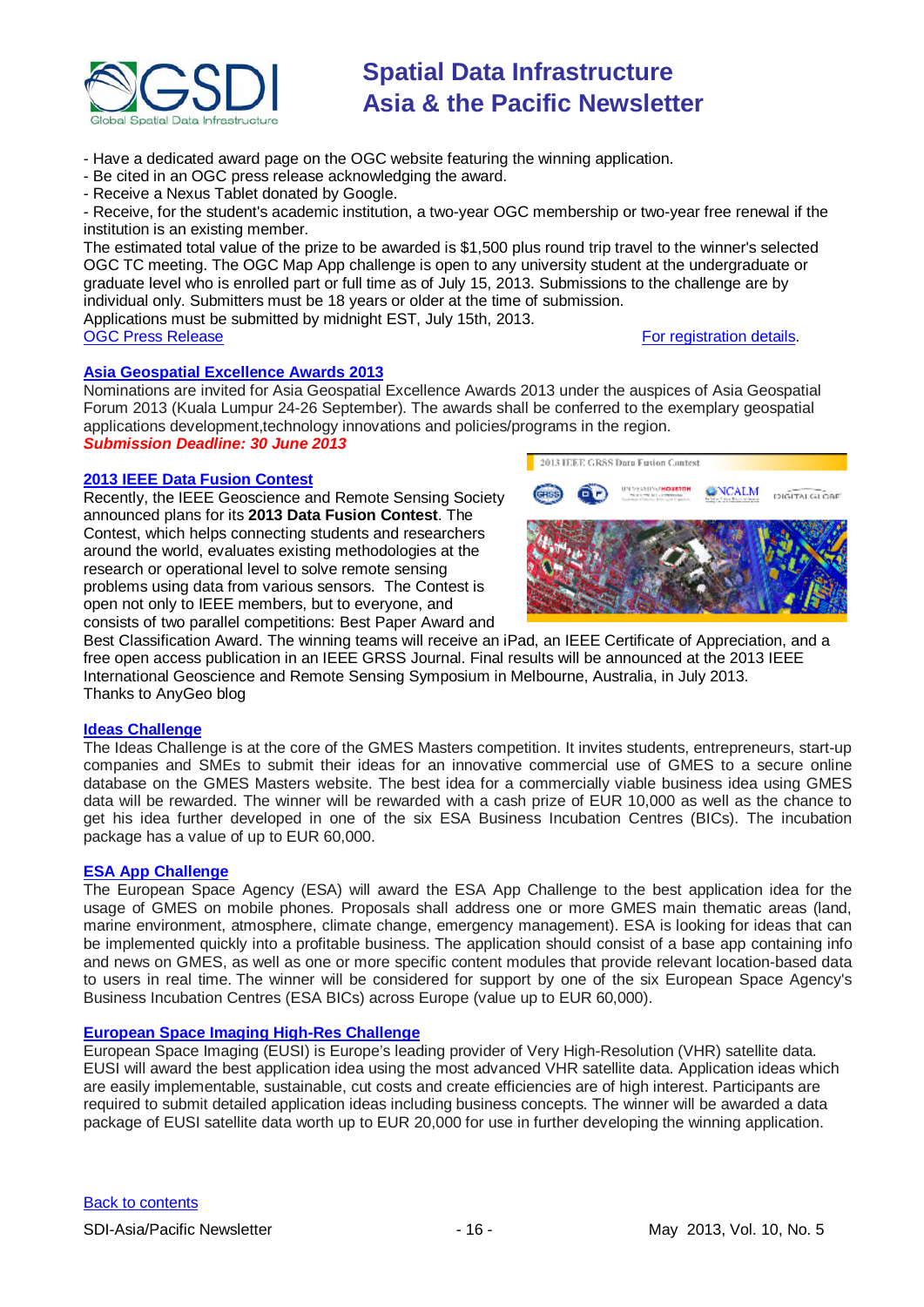

#### **[DLR Environmental Challenge](http://www.gmes-masters.com/dlr-environmental)**

DLR is looking for new applications in Earth observation, especially proposals addressing the mapping of the environment and climate. Ideas for using Earth observation to manage sustainable supplies of energy are also welcome. In addition to any kind of non-satellite geoinformation, proposals should be based on existing or imminent Earth observation satellite data that is available either for free or under commercial terms. The product or service generated from the idea should support either professionals from organisations and companies in environmental assessment, or the general public and consumer-oriented markets. Both regional and global applications and services are possible. Innovative ways to link the service with users are especially encouraged. The ideas should also describe a realistic scenario for their implementation involving either the general public or commercial benefits. The winner(s) will receive a voucher for a workshop or initial coaching according to what further realisation of the idea requires.

#### **[Best Service Challenge](http://www.gmes-masters.com/best-service)**

The Best Service Challenge invites service providers to upload profiles of their existing services within the main thematic areas of GMES to the GMES Masters competition website. The Best Service Challenge aims at increasing the awareness of existing Earth Monitoring Services and their benefits to European citizens. The winner of the Best Service Challenge will benefit from a substantial satellite data quota made available with financial support by the European Commission.

#### **[T-Systems Cloud Computing Challenge](http://www.gmes-masters.com/t-systems-cloud)**

T-Systems will award the prize for its Cloud Computing Challenge to the best GMES application or service idea that will make use of the cloud computing model Infrastructure-as-a-Service (IaaS) to provide Earth observation data on demand via user-oriented web portal or mobile devices. T-Systems will assist the winner in getting the awarded project off the ground. They will support the winner to realise an innovation project, which could lead to a long-term partnership.

#### **[Challenge to spur the geospatial industry](http://geospatialworld.net/index.php?option=com_content&view=article&id=23850:challenge-to-spur-the-geospatial-industry&catid=75:miscellaneous-events)**

The Singapore Land Authority has launched OneMap Challenge that seeks to promote the development of innovative map-based desktop and mobile applications by businesses and the community.

The OneMap Challenge provides a platform for application developers to showcase their creativity through the apps they develop to an increasingly tech-savvy population and enterprises, including those represented by the Association of Small and Medium Enterprises (ASME) which is one of the competition promotion partners. The Challenge also aims to facilitate collaborations between potential business partners for creating location-based apps that are useful for business enterprises and the general community.

With two top prizes of \$20,000 cash each and other attractive prizes up for grabs, the OneMap Challenge is divided into two categories – Web Applications for applications that run on web browsers and Mobile Applications for those that run on smart phones, tablets and other portable devices.

Visit <http://www.sla.gov.sg/OneMapChallenge> to learn more about OneMap Challenge and check out the OneMap Facebook page at [www.facebook.com/OneMap.](http://www.facebook.com/OneMap)

Source: Geospatial World and [SLA press release](http://www.sla.gov.sg/htm/new/new2012/new0401.htm)

#### <span id="page-16-0"></span>**[Back to contents](#page-0-0)**

## **Employment Opportunities**

#### **GIS Job Board Launches New Website: [www.gisjobboard.com](http://www.gisjobboard.com/)**

New Site Provides Employers and Job Seekers Tools to Post and Search Jobs and Resumes in the GIS and Geospatial Disciplines

GIS Job Board has launched a new website specifically dedicated to GIS and other geospatial disciplines. The new site makes it simple for employers and job seekers to post and search for jobs and resumes. The site was created to serve the growing needs of the GIS community and help with recruiting and job seeking efforts. Visitors also have the option to view the site in a different language if they choose, making it easier for them to have access to the content

Registered users can receive jobs or resumes by email. They can also flag jobs and resumes as well as save searches, setup resume alerts, and save resumes and jobs. Users have the capability of private messaging other users in case they ever want to communicate with someone.

For more information about GIS Job Board, please visit their website at **[www.gisjobboard.com](http://www.gisjobboard.com/)**

#### [Back to contents](#page-0-0)

SDI-Asia/Pacific Newsletter - 17 - May 2013, Vol. 10, No. 5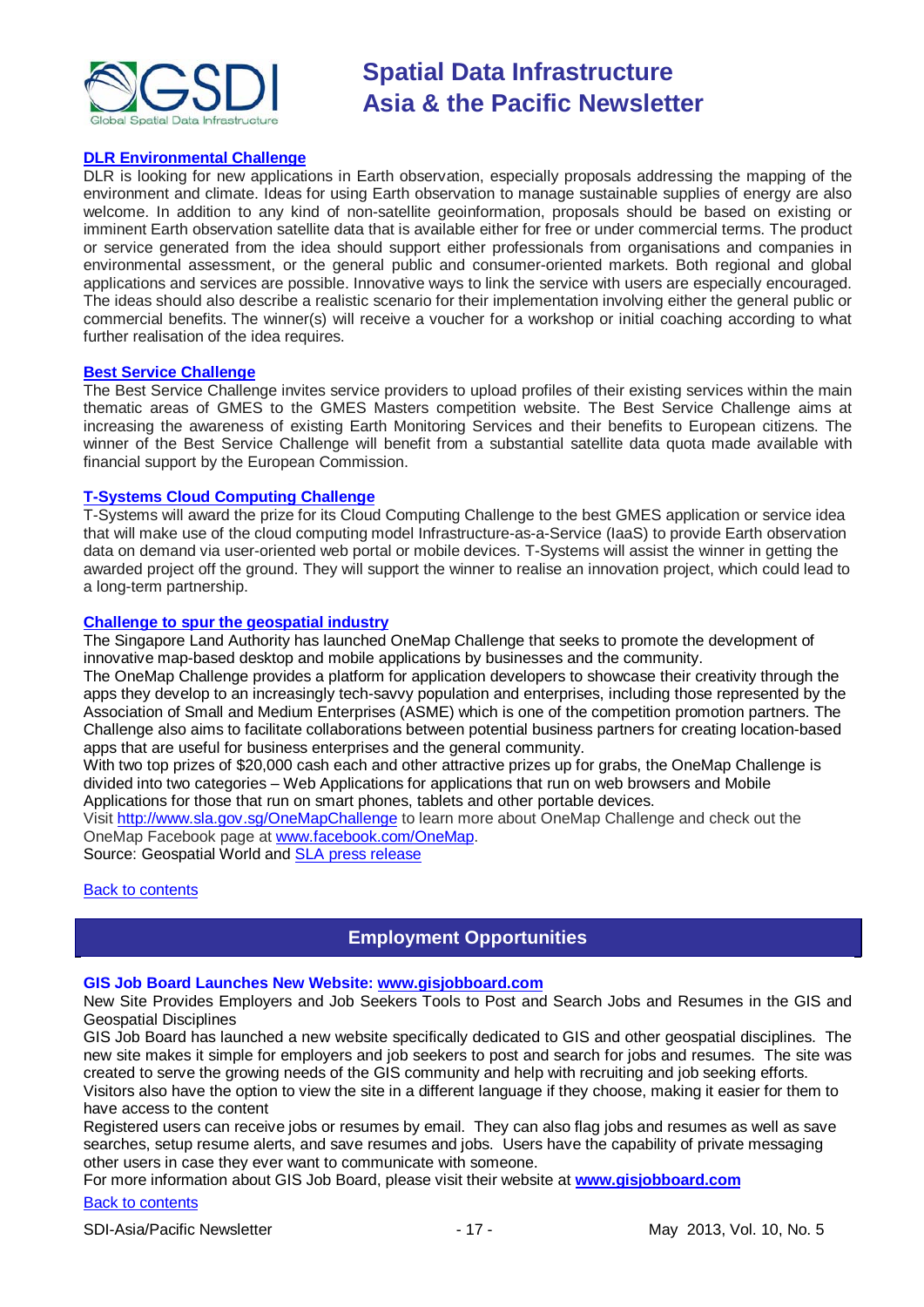

### **Conference Proceedings**

#### <span id="page-17-0"></span>**[3D Malaysia 2013](http://www.asmmag.com/2012-12-30-14-58-59/event-coverage/4730-takeaways-from-3d-malaysia-2013.html)**

The First 3D Malaysia 2013 conference with the theme "3D Data for Sustainable Development" was jointly organized by DES Mapping and Intermap, USA. in Parkroyal Kuala Lumpur on January 22nd. Over 120 participants from relevant Government agencies, private sectors and academia attended the event. The one-day seminar showcased innovative technology and application using NextMap Malaysia – out of the box high resolution 3D terrain data for Malaysia, in addressing the challenges of National Development such as Infrastructure development, Natural Resource Management and Disaster Management. The keynote addresses by JUPEM, DES and Intermap were highly informative and educational.

**Modernization of land administration and management systems** Uganda: 17-18 January 2013



**Implementation of land information systems (LIS): sharing experiences, innovations and good practices.**

Throughout the two day conference, discussions focused on technical issues related to the choice of the solutions adopted, the methodologies to be implemented and the technical equipment installed. Other topics included issues of protection against hacking, the importance of training local people, the communication targeting administrative staff and the public, and the importance of measuring concrete benefits of such projects and their returns on investment. Several presentations

focused on the use of aerial photography or satellite imagery in cadaster projects. As the cost of a geographic dataset depends heavily on its accuracy, it is essential to define the data sources that will be used for the establishment of the cadastral reference from the start.

Picking up a key point of discussion on the theme of the added value of NSDI projects for developing countries at the regional conference IGN France International held in April 2012 in Ouagadougou (Burkina Faso) **the link between land projects and National Spatial Data Infrastructure (NSDI) was also addressed. Land projects are sometimes considered the cornerstone of NSDI initiatives**. However the situation varies considerably from one country to another. Clear links exist between LIS projects and NSDI initiatives; however, some countries initiated NSDI projects without systematic land initiatives, while others have taken advantage of LIS projects to develop national spatial data infrastructure.

**Most agreed that the highest authorities must play a determining role in the definition of public policies legal frameworks and the way these projects move forward.** Without this strategic vision, both LIS and NSDI projects encounter difficulties fail to get off the ground or are not become sustainable**. The completion of a geographic data set appears to be an essential component for both LIS or NSDI projects** and should be taken into account from the very beginning.

In her final intervention, the Minister of Lands insisted on the added value of the LI project led by IGN France International. Securing land titles will reduce poverty and enhance economic development in Uganda. More details on the regional conference and the programmes will be available at: [www.lis-uganda.go.ug](http://www.lis-uganda.go.ug/) and at [www.ignfi.com](http://www.ignfi.com/)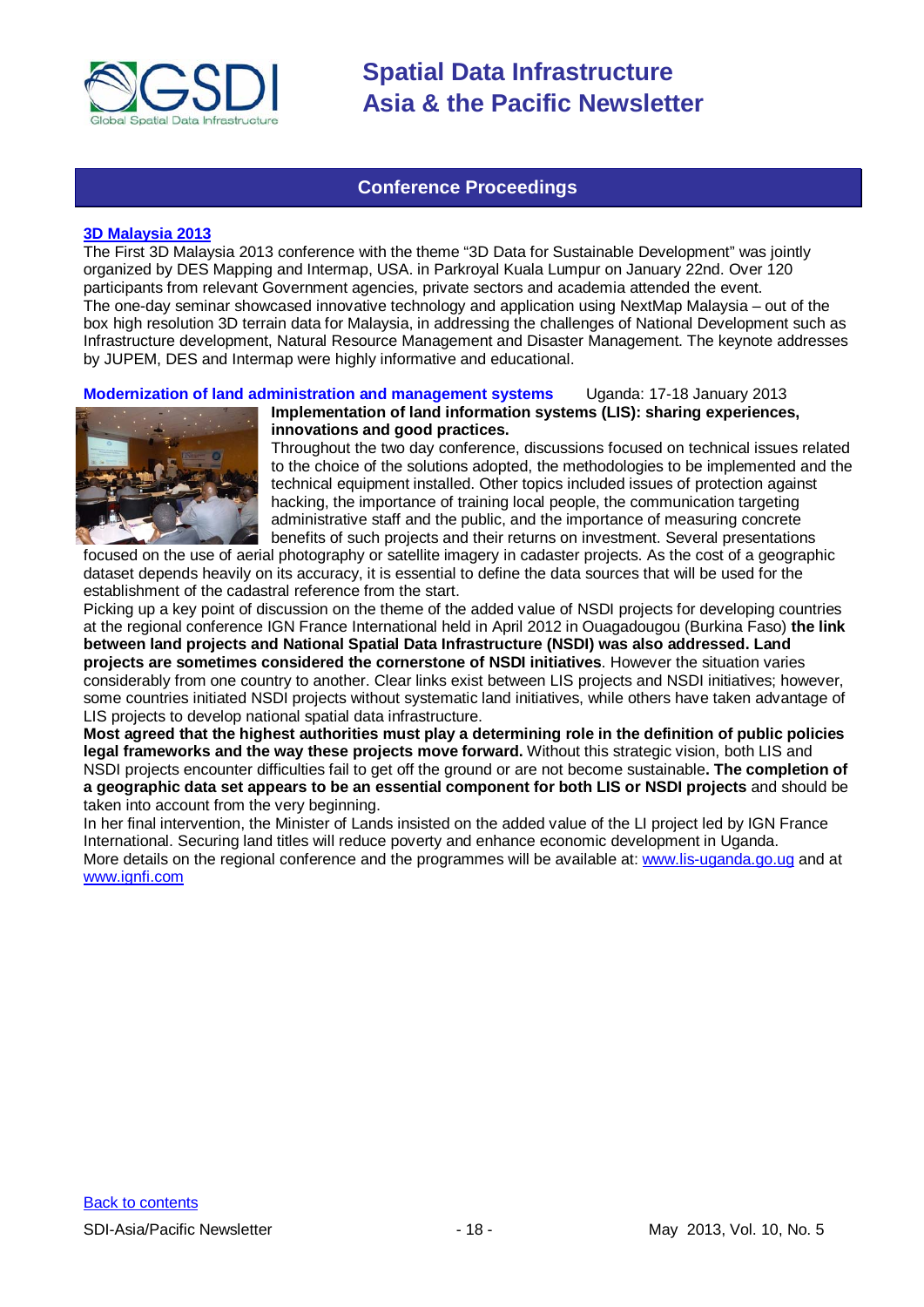

### **Conferences, Events**

<span id="page-18-0"></span>For upcoming events of global or major international interest, please visit the [upcoming conference list o](http://gsdi.org/events/upcnf.asp)n the GSDI website – as this conference list will be reserved for conferences within or with specific interest to the Asia Pacific Region.

#### **The editors welcome news of conferences & events from the newsletter subscribers**

### **[Call for Expression of Interest to host AARSE 2014 and future Conferences](http://lists.gsdi.org/pipermail/sdi-africa/2010-November/001135.html)**

Call for Expression of Interest to host the 10th biennial International Conference of the African Association of Remote Sensing of the Environment (AARSE) in October 2014 and future Conferences.

| <b>Date</b>                   | <b>Location</b>                | <b>Event</b>                                                                                                                                                                                                                                                                                                                                                                                                                                                                                                                                                                                                                                        |
|-------------------------------|--------------------------------|-----------------------------------------------------------------------------------------------------------------------------------------------------------------------------------------------------------------------------------------------------------------------------------------------------------------------------------------------------------------------------------------------------------------------------------------------------------------------------------------------------------------------------------------------------------------------------------------------------------------------------------------------------|
| <b>May 2013</b>               |                                |                                                                                                                                                                                                                                                                                                                                                                                                                                                                                                                                                                                                                                                     |
| $1 - 3$ May                   | Tainan, Taiwan                 | 8th International Symposium on Mobile Mapping Technology<br>(MMT 2013)<br>MMT is an academic conference officially recognized by<br>International Society for Photogrammetry and Remote Sensing<br>MMT 2013 Symposium: 1st May-3rd May, 2013<br>MMT 2013 Summer School: 29th-30th April, 2013<br>Contact: http://conf.ncku.edu.tw/mmt2013/index.htm                                                                                                                                                                                                                                                                                                 |
| <b>6-10 May</b>               | Abuja, Nigeria                 | The FIG Working Week<br>The Working Week will bring surveyors and land professionals from<br>all over the world together to meet while specific focus will be given<br>to Africa. The conference is organised jointly by FIG and<br>the Nigerian Institution of Surveyors, NIS, one of the three FIG<br>member associations in Nigeria.                                                                                                                                                                                                                                                                                                             |
| 13-14 May<br>"NEW"            | Sydney, Australia              | <b>Virtual Australia and New Zealand (VANZ) Conference</b>                                                                                                                                                                                                                                                                                                                                                                                                                                                                                                                                                                                          |
| 13-16 May                     | Rotterdam,<br>The Netherlands  | Register before 15th Feb 2013 to avail complementary Awards<br><b>Night and Gala Dinner Ticket</b><br><b>Geospatial World Forum</b> is a conference cum exhibition which<br>has always invoked the geospatial community with its relevant and<br>thought-provoking themes. This year, the conference which is<br>scheduled from 13-16 May 2013 at Beurs World Trade Center,<br>Rotterdam, The Netherlands aims at increasing our<br>understanding of the concept of Monetising the value added by<br>geospatial industry so far with its theme "Monetising Geospatial<br><b>Value and Practices".</b><br>Please submit your abstracts. For queries. |
| 13-16 May                     | Minneapolis, MN                | <b>Free and Open Source Software for Geospatial North America</b><br>(FOSS4G-NA) Conference<br>The Call for Presentations closed February 15, 2013.                                                                                                                                                                                                                                                                                                                                                                                                                                                                                                 |
| 21-24 May<br><b>POSTPONED</b> | Denver, Co<br><b>POSTPONED</b> | <b>National Map Users Conference</b><br><b>POSTPONED</b>                                                                                                                                                                                                                                                                                                                                                                                                                                                                                                                                                                                            |
| 22-24 May<br>"NEW"            | Minneapolis,<br><b>USA</b>     | <b>FOSS4G-NA 2013</b>                                                                                                                                                                                                                                                                                                                                                                                                                                                                                                                                                                                                                               |
| 23-25 May<br>"NEW"            | Wuhan<br>University, China     | <b>China - GeoComputation 2013</b>                                                                                                                                                                                                                                                                                                                                                                                                                                                                                                                                                                                                                  |
| 30 May - 1 June               | <b>Hong Kong</b>               | 8th International Symposium on Spatial Data Quality 2013<br>The Symposium provides an interdisciplinary forum for leading<br>scientists and young researchers to present their latest research<br>developments and share their experience in this field. The<br>Symposium will include keynote speeches and parallel sessions.<br><b>Themes</b><br>- Uncertainties in real world entities and ontology                                                                                                                                                                                                                                              |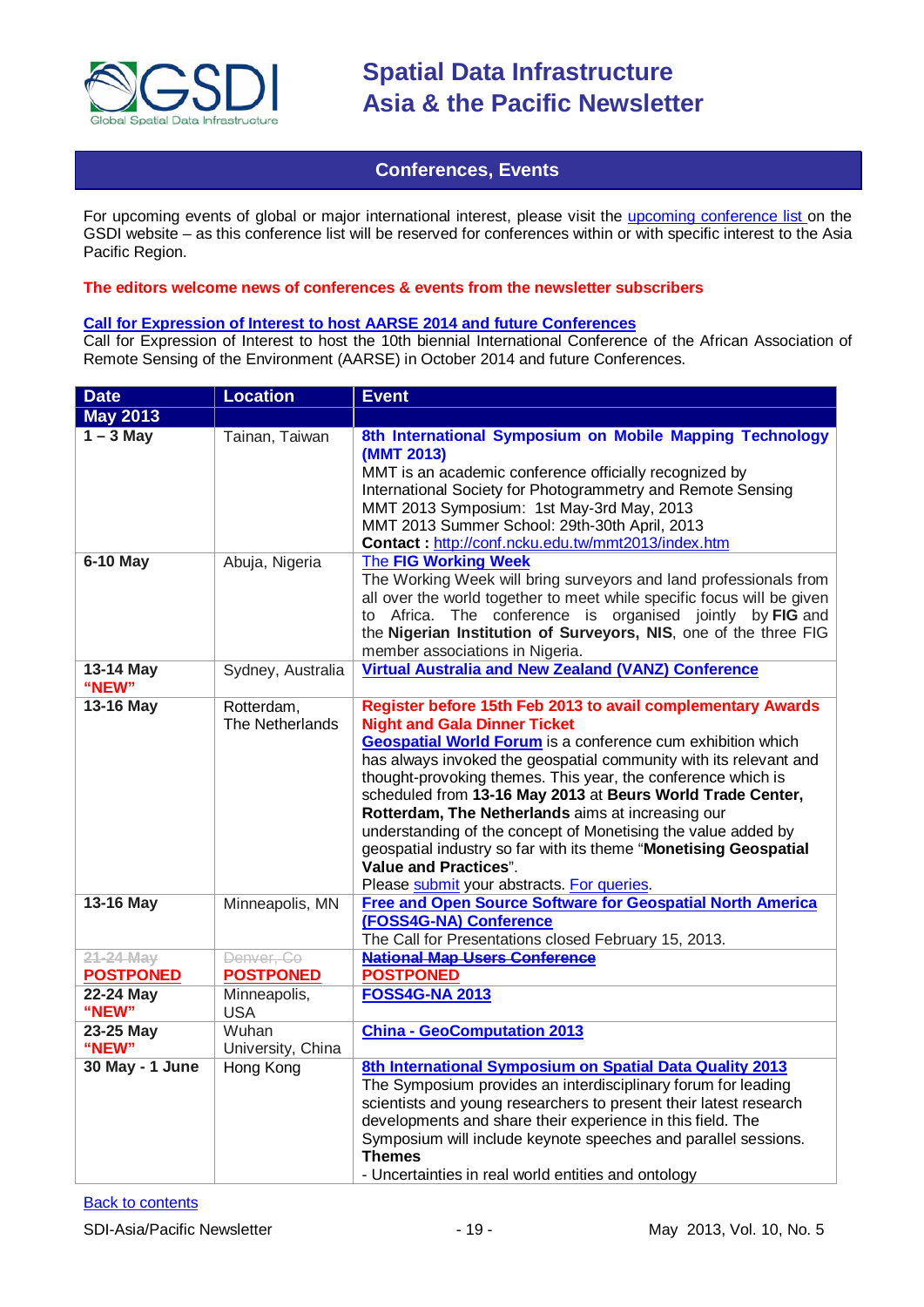

|                     |                              | - Spatial accuracy assessment<br>- Accuracy evaluation for DEM<br>- Temporal uncertainty in spatial data<br>- Incompleteness of spatial data<br>- Logical consistence in spatial database<br>- Semantic uncertainty in geographic data<br>- Uncertainty in remotely sensed image processing<br>- Uncertainty versus scales<br>- Quality assessment in spatial data generalization<br>- Spatial data models for uncertain objects in GIS<br>- Model validation with imperfect ground truth data<br>- Assessment of quality of crowdsourcing spatial data<br>- Uncertainty propagation in spatial analyses and operations<br>- Spatial querying and reasoning with uncertain data<br>- Uncertainty in geographical and environmental analysis<br>- Spatial data quality and decision making<br>- Spatial statistics<br>- Geostatistical methods for spatial data quality assessment<br>- Stochastic spatial simulation<br>- Spatial data quality and web- and mobile-based services<br>- Uncertainty in geovisual analytics<br>- Quality of spatial data visualization<br>- Meta-data and model for GIS data |
|---------------------|------------------------------|------------------------------------------------------------------------------------------------------------------------------------------------------------------------------------------------------------------------------------------------------------------------------------------------------------------------------------------------------------------------------------------------------------------------------------------------------------------------------------------------------------------------------------------------------------------------------------------------------------------------------------------------------------------------------------------------------------------------------------------------------------------------------------------------------------------------------------------------------------------------------------------------------------------------------------------------------------------------------------------------------------------------------------------------------------------------------------------------------------|
| <b>June 2013</b>    |                              |                                                                                                                                                                                                                                                                                                                                                                                                                                                                                                                                                                                                                                                                                                                                                                                                                                                                                                                                                                                                                                                                                                            |
| 3-6 June            | Las Vegas, USA               | <b>Hexagon 2013 Conference</b>                                                                                                                                                                                                                                                                                                                                                                                                                                                                                                                                                                                                                                                                                                                                                                                                                                                                                                                                                                                                                                                                             |
| "NEW"               |                              | For more information, contact: <b>Angelique Ortega</b>                                                                                                                                                                                                                                                                                                                                                                                                                                                                                                                                                                                                                                                                                                                                                                                                                                                                                                                                                                                                                                                     |
| $8 - 9$ June        | San Francisco,<br><b>USA</b> | <b>State of the Map - US</b><br>Workshop - June 7 and OSM Hack Day - June 10                                                                                                                                                                                                                                                                                                                                                                                                                                                                                                                                                                                                                                                                                                                                                                                                                                                                                                                                                                                                                               |
| 10 June             | Colombo,                     | <b>Sri Lanka Geospatial Forum</b>                                                                                                                                                                                                                                                                                                                                                                                                                                                                                                                                                                                                                                                                                                                                                                                                                                                                                                                                                                                                                                                                          |
| "NEW"               | Sri Lanka                    |                                                                                                                                                                                                                                                                                                                                                                                                                                                                                                                                                                                                                                                                                                                                                                                                                                                                                                                                                                                                                                                                                                            |
| 12-13 June<br>"NEW" | New Delhi, India             | Geointelligence India 2013                                                                                                                                                                                                                                                                                                                                                                                                                                                                                                                                                                                                                                                                                                                                                                                                                                                                                                                                                                                                                                                                                 |
| 18-20 June<br>"NEW" | Manila,<br>Philippines       | 12 <sup>th</sup> South-East Asian Survey Conference                                                                                                                                                                                                                                                                                                                                                                                                                                                                                                                                                                                                                                                                                                                                                                                                                                                                                                                                                                                                                                                        |
| $19 - 21$ June      | Manila,<br>Philippines       | <b>14th Annual Global Development Conference</b>                                                                                                                                                                                                                                                                                                                                                                                                                                                                                                                                                                                                                                                                                                                                                                                                                                                                                                                                                                                                                                                           |
| 23-25 June          | Tainan, Taiwan               | 3rd International Conference on Earth Observations and<br><b>Societal Impacts (ICEO&amp;SI)</b>                                                                                                                                                                                                                                                                                                                                                                                                                                                                                                                                                                                                                                                                                                                                                                                                                                                                                                                                                                                                            |
| 24 - 27 June        | Ho Chi Minh City,<br>Vietnam | Eighth International Conference on "Geographical Analysis,<br><b>Urban Modeling, Spatial Statistics" GEOG-AND-MOD 13</b><br>in conjunction with<br>The 2013 International Conference on Computational Science and<br>its Applications (ICCSA 2013)<br>Submission - papers should be submitted at: http://ess.iccsa.org/<br>[please don't forget to select "Geographical Analysis, Urban<br>Modeling, Spatial Statistics GEOG-AND-MOD 13" workshop from<br>the drop-down list of all workshops.]<br><b>Important dates</b><br>31 January 2013: Deadline for full paper submission<br>10 March 2013: Notification of acceptance<br>6 April 2013: Deadline for Camera Ready Papers<br>June 24-27, 2013: ICCSA 2013 Conference                                                                                                                                                                                                                                                                                                                                                                                 |
| $24 - 27$ June      | Ho Chi Minh City,<br>Vietnam | 1st International Workshop on Agricultural and Environmental<br><b>Information and Decision Support Systems (AEIDSS 2013)</b><br>in conjunction with<br>The 2013 International Conference on Computational Science and<br>its Applications (ICCSA 2013                                                                                                                                                                                                                                                                                                                                                                                                                                                                                                                                                                                                                                                                                                                                                                                                                                                     |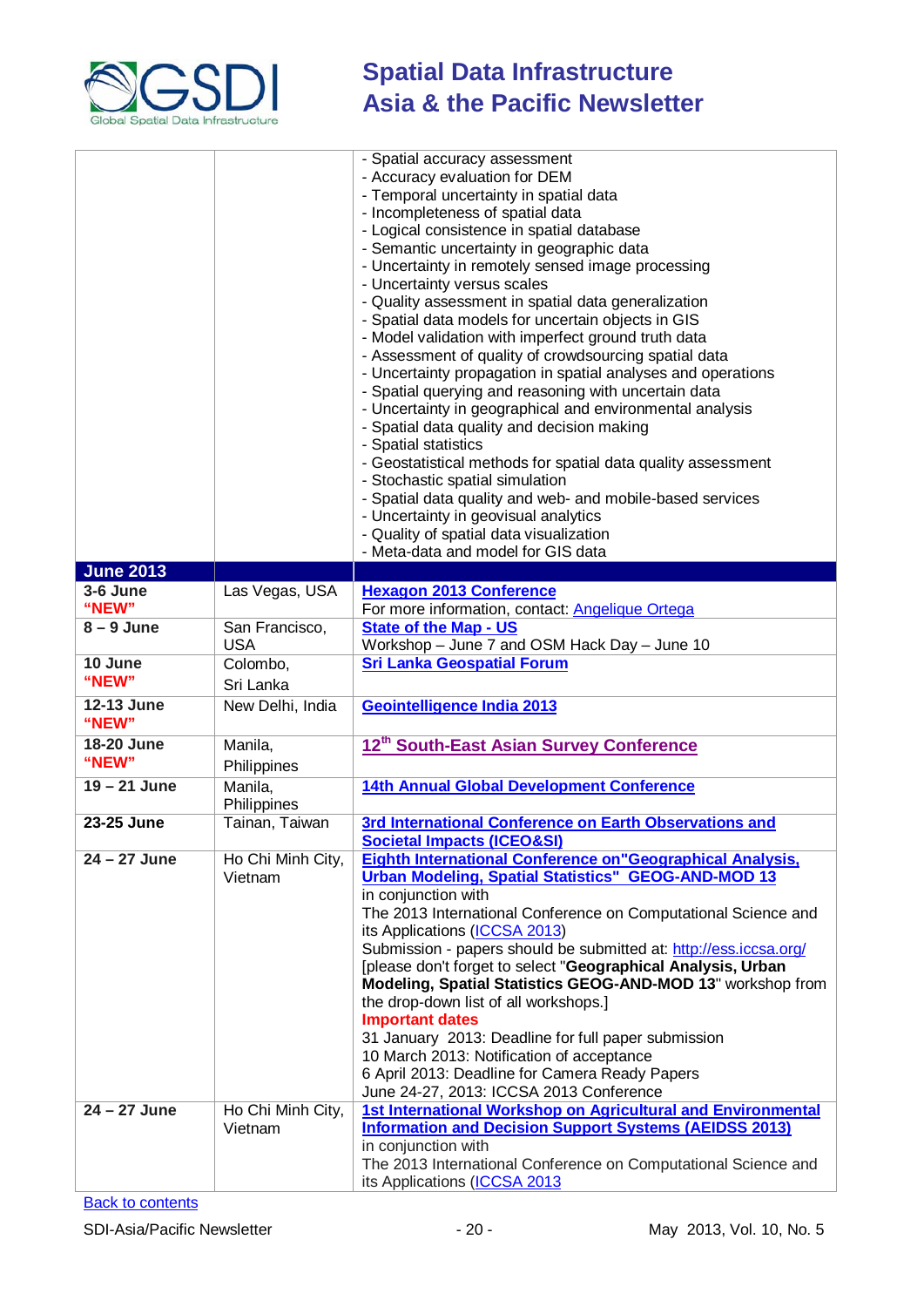

|                     |                               | Deadline for Full Paper submission: extended to February 1, 2013                                                                           |
|---------------------|-------------------------------|--------------------------------------------------------------------------------------------------------------------------------------------|
|                     |                               | Notification of Acceptance: March 10, 2013                                                                                                 |
|                     |                               | <b>Workshop description:</b>                                                                                                               |
|                     |                               | Monitor and manage sanitary risks, study climate change,                                                                                   |
|                     |                               | environmental impacts in connexion with agricultural practices (the<br>use of pesticides, for example), mapping the good ecological status |
|                     |                               | of rivers, simulate spread of forest fires  are environmental and                                                                          |
|                     |                               | agricultural challenges for which Information and Decision Support                                                                         |
|                     |                               | Systems represent effective solutions. New theoretical and                                                                                 |
|                     |                               | technical challenges emerge from the integration of several                                                                                |
|                     |                               | scientific domains such as agronomy, mathematics, information                                                                              |
|                     |                               | technology and computer science. The objective of the proposed                                                                             |
|                     |                               | workshop is to show how the latest advances in research in                                                                                 |
|                     |                               | information and decision-support systems can be applied to<br>environmental and agricultural matters.                                      |
|                     |                               | Information and Decision Support Systems topics (include but are                                                                           |
|                     |                               | not limited to):                                                                                                                           |
|                     |                               | * Database, Data Warehouses                                                                                                                |
|                     |                               | * Geographic Information Systems                                                                                                           |
|                     |                               | * Cloud/Grid Computing                                                                                                                     |
|                     |                               | * Distributed information systems<br>* Interoperability between information systems                                                        |
|                     |                               | * Data Integration                                                                                                                         |
|                     |                               | * Geovisulization Knowledge management                                                                                                     |
|                     |                               | * Spatial Big Data                                                                                                                         |
|                     |                               | * Geosensor network                                                                                                                        |
|                     |                               | * Software Engineering                                                                                                                     |
|                     |                               | * Data Mining<br>Proceedings and Journal special issue:                                                                                    |
|                     |                               | Accepted papers of the Workshops will be included in a Springer-                                                                           |
|                     |                               | Verlag Lecture Notes in Computer Science (LNCS) volume.                                                                                    |
|                     |                               | Selected papers will be invited to submit extended versions to a                                                                           |
|                     |                               | special issue of the Ecological Informatics journal.                                                                                       |
| 24-26 June<br>"NEW" | Washington, DC,<br><b>USA</b> | <b>GIS for Government: Addressing the Challenges of Funding</b><br>and Interoperability                                                    |
| 25-27 June          | Vienna, Austria               | <b>RIEGL LIDAR 2013</b>                                                                                                                    |
| "NEW"               |                               |                                                                                                                                            |
| <b>July 2013</b>    |                               |                                                                                                                                            |
| $2 - 5$ July        |                               | Salzburg, Austria GI Forum 2013 - Creating the GISociety                                                                                   |
|                     |                               | The international GI Forum attracts an interdisciplinary audience                                                                          |
|                     |                               | interested in discussing progress and new ideas in GIScience. The<br>GI_Forum communicatesinnovative research and learning in              |
|                     |                               | Geographic Information Science with focus on hardware,                                                                                     |
|                     |                               | software, orgware and brainware for the GISociety, and their inter-                                                                        |
|                     |                               | relationships. Young researchers are especially invited to contribute                                                                      |
|                     |                               | and discuss their research. Together with recognized scientists they                                                                       |
|                     |                               | will find a vibrant community from academia, business, and                                                                                 |
|                     |                               | education ready to embrace new ideas and explore new research<br>directions. GI Forum runs concurrently with the highly regarded           |
|                     |                               | German language conference on Applied Geoinformatics - AGIT.                                                                               |
|                     |                               | The two symposia share some 1200 participants, the innovative                                                                              |
|                     |                               | AGIT EXPO exhibit and stimulating social events.                                                                                           |
|                     |                               | Submission deadline February 1, 2013.<br>Contact.                                                                                          |
| 8-12 July<br>"NEW"  | San Diego, USA                | <b>Esri International User Conference</b>                                                                                                  |
| $16 - 18$ July      | Gold Coast,                   | <b>IGNSS 2013</b>                                                                                                                          |
|                     | Australia                     | The International Global Navigation Satellite Systems (IGNSS)                                                                              |
|                     |                               | Society Inc. is pleased to announce IGNSS 2013                                                                                             |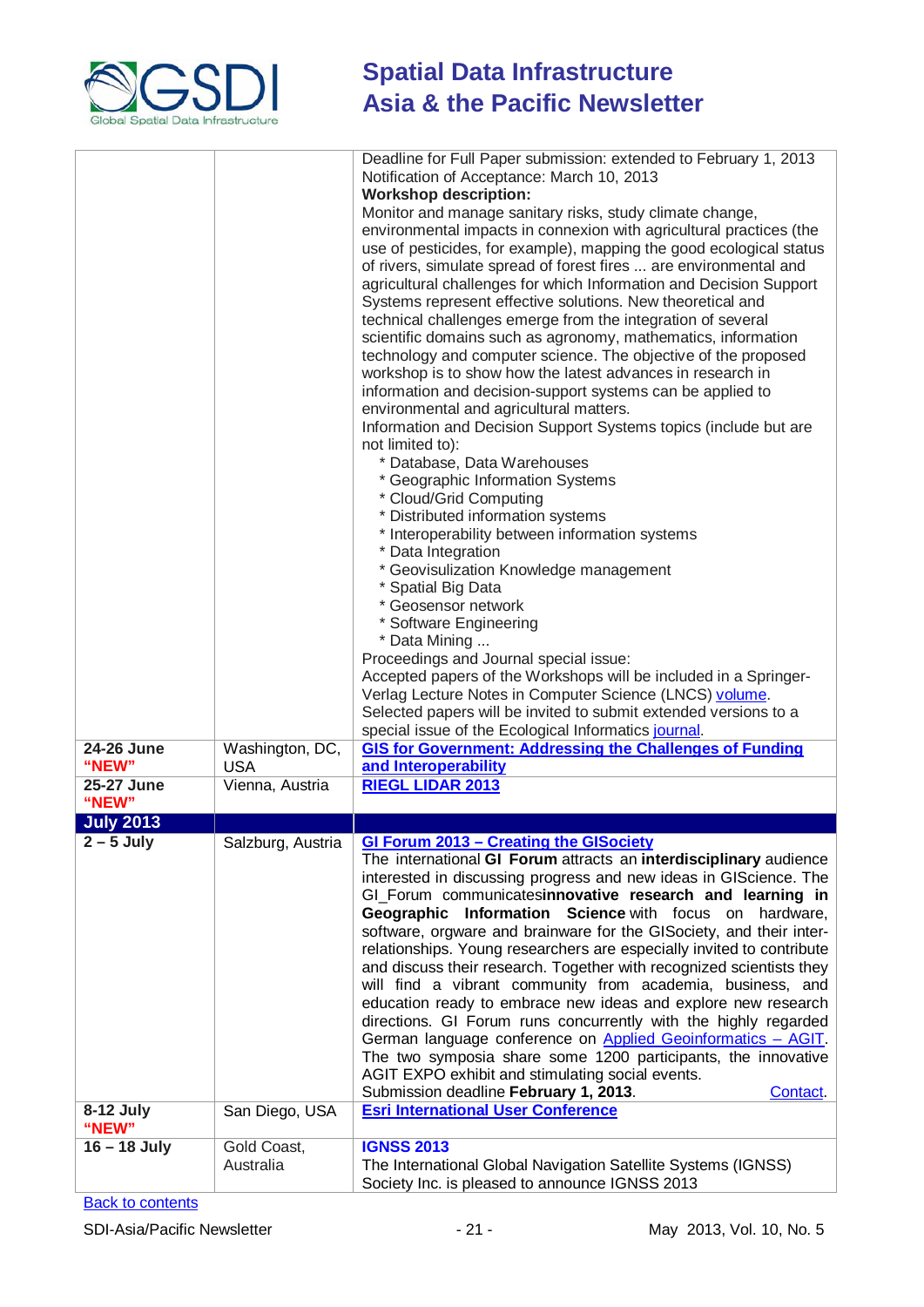

|                                     |                                   | <b>Closing Date for Submission of Abstracts: Monday</b><br>4 <sup>th</sup> February, 2013:<br>Information regarding on line submission of abstracts and abstract<br>templates will be updated in due course on the <b>IGNSS Society</b><br>website.<br><b>Submission of Peer Reviewed and Non Peer Reviewed Papers:</b><br>Information regarding On Line Submission of Peer Reviewed and<br>Non Peer Reviewed Papers will be updated in due course on the<br>IGNSS Society website (Click here).<br><b>IGNSS Free Membership:</b><br>There is no fee to register for Membership of the IGNSS<br>Society. Complete the On Line Membership Form.<br>Benefits of Membership include reduced Symposium Registration<br>Fees.<br>Contact: http://www.ignss.org/                                                                                                                                                                                                                                                                                                              |
|-------------------------------------|-----------------------------------|-------------------------------------------------------------------------------------------------------------------------------------------------------------------------------------------------------------------------------------------------------------------------------------------------------------------------------------------------------------------------------------------------------------------------------------------------------------------------------------------------------------------------------------------------------------------------------------------------------------------------------------------------------------------------------------------------------------------------------------------------------------------------------------------------------------------------------------------------------------------------------------------------------------------------------------------------------------------------------------------------------------------------------------------------------------------------|
| $21 - 26$ July                      | Melbourne,<br>Australia           | <b>IEEE International Geoscience and Remote Sensing</b><br><b>Symposium (IGARSS)</b><br>On behalf of the IEEE Geoscience and Remote Sensing Society<br>and the IGARSS 2013 Local Organising Committee, we are<br>delighted to invite you to Melbourne, Australia for IGARSS 2013.<br>We are looking forward to welcoming leading scientists, engineers<br>and educators from the diverse disciplines that make up the<br>Geoscience and Remote Sensing community. We also hope to<br>attract new delegates from the Asia-Pacific and Oceania<br>regions. We will be offering a world class technical program<br>encompassing traditional IGARSS topics and new topics reflecting<br>the theme of the 2013 Conference, "Building a Sustainable Earth<br>through Remote Sensing". This theme was selected to emphasize<br>the issues that most affect the Earth's environment, and the human<br>impact on the planet. We welcome both seasoned and new<br>delegates to Melbourne in July 2013.                                                                            |
| <b>22-24 July</b><br>"NEW"          | Mountain View,<br>California, USA | <b>Geo for Higher Ed Summit</b><br>What: Geo for Higher Ed Summit<br>When: July 22-24, 2013, deadline to apply is May 1st, 2013.<br>Where: Google Headquarters, Mountain View, California<br>This special 3-day, hands-on technical workshop is designed for<br>mapping and technology instructors and researchers in higher<br>education institutions, who are actively working on projects related<br>to mapping. To find out more and apply, visit.<br><b>Details:</b><br>Google will be hosting a special three-day hands-on technical<br>workshop at the Googleplex in Mountain View. This Summit will<br>bring together instructors and researchers in GIS and remote<br>sensing technologies from higher education institutions. You will<br>connect with Google instructors and engineers, and get resources<br>for using these tools in your research and teaching.<br>Cost: Attendance is free, following acceptance into the workshop<br>through Google's application process. Breakfast and lunch on these<br>3 days will be provided free to participants. |
| <b>August 2013</b>                  |                                   |                                                                                                                                                                                                                                                                                                                                                                                                                                                                                                                                                                                                                                                                                                                                                                                                                                                                                                                                                                                                                                                                         |
| 26-29 August                        | Kuching,<br>Sarawak,<br>Malaysia  | The 8th International Symposium on Digital Earth (ISDE8) with<br>the theme of "Transforming Knowledge into Sustainable Practice"<br>will be held in Kuching, Sarawak, Malaysia.                                                                                                                                                                                                                                                                                                                                                                                                                                                                                                                                                                                                                                                                                                                                                                                                                                                                                         |
| 30 August -<br>1 September<br>"NEW" | Beijing, China                    | <b>International Conference 2013 on Spatial Planning and</b><br><b>Sustainable Development</b><br>Abstract deadline closed: 15 April 2013.                                                                                                                                                                                                                                                                                                                                                                                                                                                                                                                                                                                                                                                                                                                                                                                                                                                                                                                              |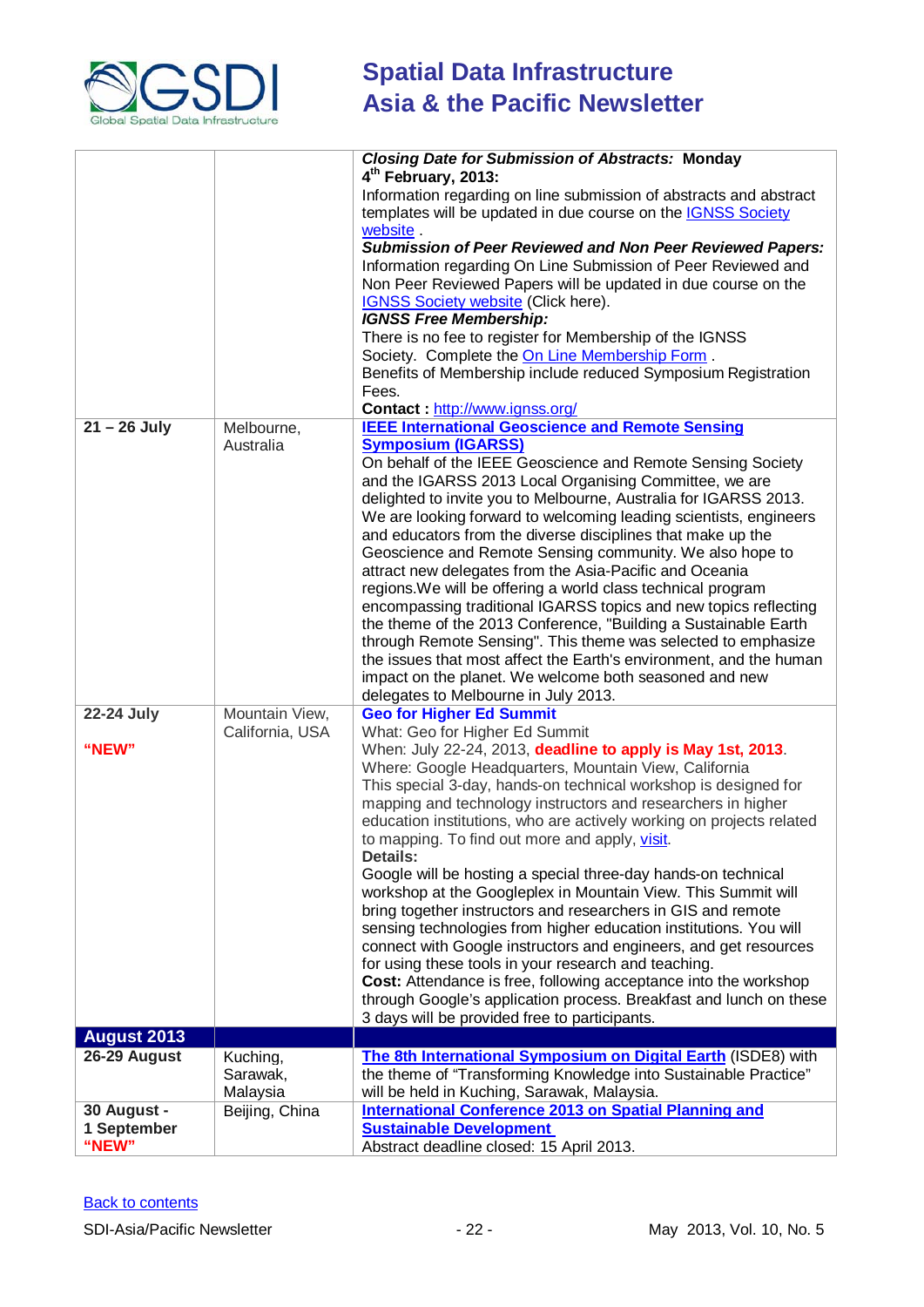

| <b>September</b>  |               |                                                                       |
|-------------------|---------------|-----------------------------------------------------------------------|
| 2013              |               |                                                                       |
| $2 - 4$ September | Jakarta,      | <b>UN/Indonesia Workshop on Climate Change</b>                        |
|                   | Indonesia     | No website/URL at this stage                                          |
| $12 - 14$         | Enschede, NL  | <b>GISDECO: URBAN FUTURES. Multiple visions, paths and</b>            |
| <b>September</b>  |               | <b>constructions</b>                                                  |
|                   |               | Deadline for abstract submission: 15 April 2013                       |
|                   |               | Notification of acceptance: 15 May 2013                               |
|                   |               | Deadline full paper submission: 15 August 2013?                       |
|                   |               | The upcoming GISDECO (GIS for Developing Countries)                   |
|                   |               | conference is being hosted by the Department of Urban and             |
|                   |               | Regional Planning and Geo-Information Management (PGM)                |
|                   |               | (Faculty ITC, University of Twente) and jointly organized with N-     |
|                   |               | AERUS (Network-Association of European Researchers on                 |
|                   |               | Urbanisation in the South).?                                          |
|                   |               | <b>CALL FOR PAPERS</b>                                                |
|                   |               | Some pre-conference workshops/meetings can be arranged for a          |
|                   |               | small fee can also be facilitated. Should there be a desire for these |
|                   |               | please contact the local organization committee before 31 March       |
|                   |               | 2013.                                                                 |
|                   |               | For any further information or communication regarding the            |
|                   |               | conference please only use this email.                                |
| $23 - 27$         | TSUKUBA,      | <b>ASPAR 2013 The 4th Asia-Pacific Conference on Synthetic</b>        |
| <b>September</b>  | Japan         | <b>Aperture Radar</b>                                                 |
|                   |               | "Overcoming the Hardships: Responding to Disasters with SAR"          |
| $24 - 26$         | Kuala Lumpur  | <b>Asia Geospatial Forum 2013</b>                                     |
| <b>September</b>  |               | <b>CALL for ABSTRACTS</b><br><b>Contact</b>                           |
|                   |               | 30 May 2013<br>Abstract Submission                                    |
|                   |               |                                                                       |
|                   |               | 15 June 2013<br>Abstract Acceptance /                                 |
|                   |               | Non-Acceptance                                                        |
|                   |               | 30 June 2013<br>Authors' Registrations                                |
| October 2013      |               |                                                                       |
| $15 - 17$ October | Coombe Abbey, | 1st call for papers for the 9th International Workshop of the         |
|                   | Warwickshire, | <b>EARSeL Special Interest Group (SIG) on Forest Fires.</b> The       |
|                   | <b>UK</b>     | workshop is organised by the University of Leicester with support     |
|                   |               | from the Laboratory of Forest Management and Remote Sensing,          |
|                   |               | Faculty of Forestry and Natural Environment, Aristotle University of  |
|                   |               | Thessaloniki.<br>Contact                                              |
|                   |               | <b>EXTENDED deadline for abstract submission is 15 April 2013.</b>    |
| <b>November</b>   |               |                                                                       |
| 2013              |               |                                                                       |
| 4-8 November      | Addis Ababa,  | <b>GSDI 14 and AfricaGIS 2013:</b>                                    |
|                   | Ethiopia      | The GSDI Association, EIS-Africa, the International Geospatial        |
|                   |               | Society, and the United Nations Economic Commission for Africa        |
|                   |               | (UNECA) are pleased to announce a close partnership in offering       |
|                   |               | the joint GSDI 14 World Conference and AfricaGIS 2013                 |
|                   |               | Conference.                                                           |
|                   |               | The theme of the conference is Spatially Enabling Africa in           |
|                   |               | Support of Economic Development and Poverty Reduction.                |
|                   |               | <b>IMPORTANT DATES</b>                                                |
|                   |               | Deadline for Submission of Abstracts: 15 May 2013                     |
|                   |               | Deadline for Submission of Full Papers for Refereed Outlets: 15       |
|                   |               | May 2013                                                              |
|                   |               | Deadline for Submission of Full Papers for Non-refereed Outlet: 1     |
|                   |               | Sept 2013                                                             |